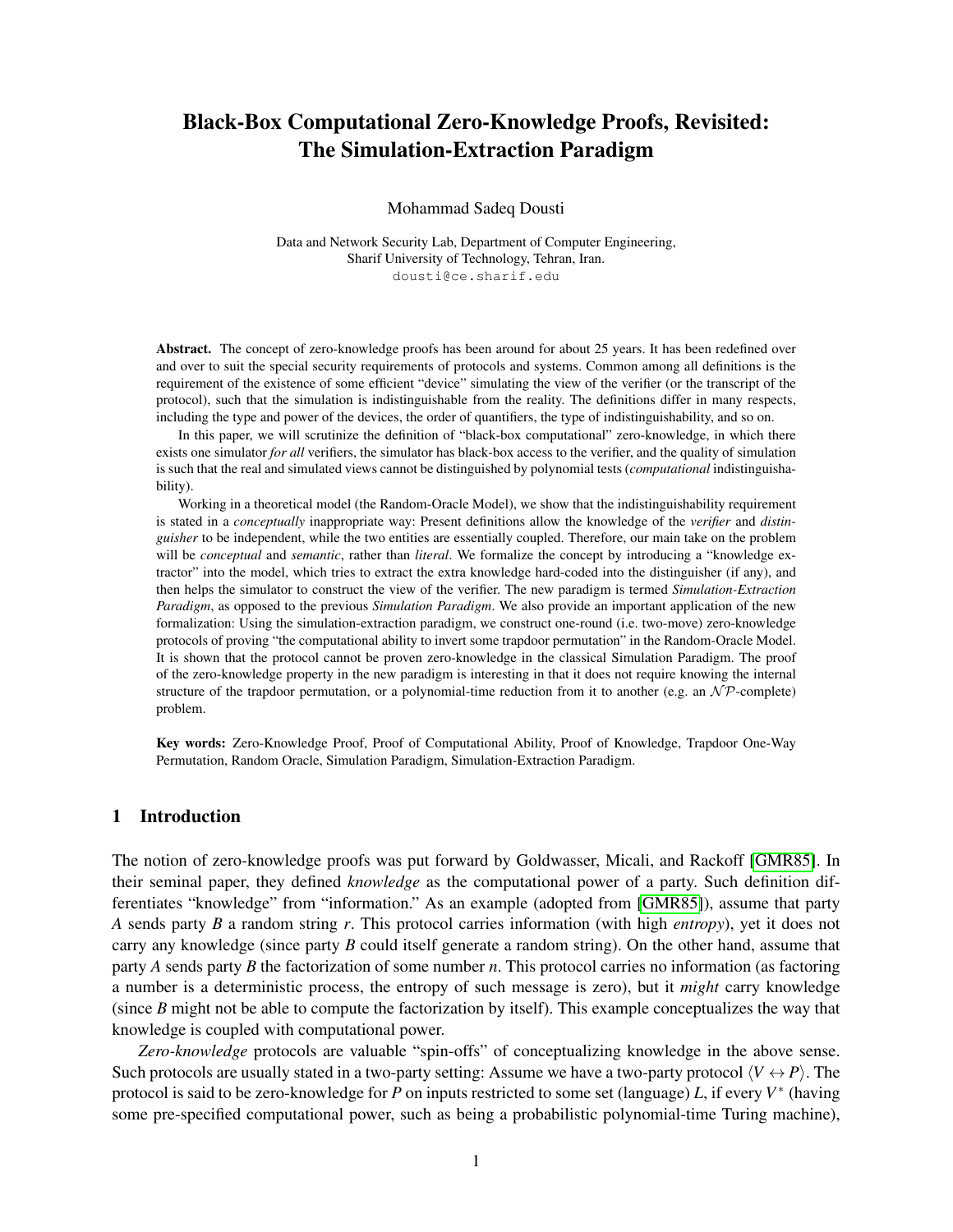after interacting with *P* on any input  $x \in L$ , gains no knowledge. In other words, after finishing the protocol, no such *V* ∗ should be able to *compute* things that it could not *compute* before the protocol.

In order to use the above concepts in theory and practice, we need a formal definition. As we see below, many papers tried to formalize the concepts of *knowledge* and *zero-knowledge*. While definitions for *knowledge* were usually incomparable, definitions for *zero-knowledge* often fitted in hierarchical structures. That is, some definitions were more general, while the others were stricter. A rough sketch of several definitions of zero-knowledge is illustrated in Fig. [1.](#page-2-0) We will review some of these definitions in Section [2,](#page-4-0) but the important point is that all definitions share one thing in common: They all require the existence of some probabilistic polynomial-time Turing machine, called the *simulator*, which must satisfy some condition. The condition differs in various definitions, but the spirit is always the same: The simulator *M* must simulate the protocol such that  $V^*$  cannot tell whether it is interacting with *P* or with *M*. This way, it is guaranteed that *V*<sup>\*</sup>'s "knowledge" does not increase after the protocol terminates: Since *V*<sup>\*</sup> cannot "distinguish" the interaction with *P* and *M*, it gains computationally nothing more than what *M* can compute; and since *M* and  $V^*$  belong to the same complexity class,  $V^*$  could compute the interaction with *M* all by itself.

The preceding discussion makes reference to two important concepts:

- V ∗ 's Knowledge: As said, in a zero-knowledge protocol, *V* ∗ 's knowledge must not increase after the protocol terminates. Several researchers proposed formal definitions for measuring the knowledge of a machine. Specifically, [\[TW87,](#page-26-0) [FFS87,](#page-24-0) [FFS88,](#page-24-1) [FS90\]](#page-25-1) tried to accomplish this task, but none of them suggested a satisfactory formalism. This was until the work of Bellare and Goldreich [\[BG93\]](#page-23-0), which put forward a formalized definition of knowledge.<sup>[1](#page-1-0)</sup> Unfortunately, all these works focused on formalizing the knowledge of a *prover*  $(P)$ , not the *verifier*  $(V^*)$ , since, it was believed that the prover is in possession of knowledge, not the verifier. As we will see, this belief is not true for some protocols. Consequently, there should be a formalization for the knowledge of the verifier. For this, we use techniques similar to those of [\[BG93\]](#page-23-0).
- Distinguishing[2](#page-1-1) : For a protocol to be zero-knowledge, it is required that *V* ∗ cannot *distinguish* the interaction with *M* from the interaction with *P*. But  $V^*$  has a prescribed program (i.e. verification), which does not necessarily involve a distinguishing procedure. In order to overcome this problem, all definitions of zero-knowledge allow  $V^*$  to use another machine  $A$  to satisfy its distinguishing requirement.  $A$  is assumed to be as computationally powerful as  $V^*$ . Therefore, if  $A$  can distinguish two distribution ensembles, so can  $V^*$ .

The problem with the above approach is that, by definition,  $A$  and  $V^*$  can be two separate, independent, and completely unrelated entities. Thus, while  $V^*$  may not be in possession of some knowledge (see the above discussion about  $V^*$ 's knowledge), one can assume that  $A$  possesses that knowledge (e.g. the knowledge might be hard-coded into  $A$ 's program). As we will see, separating  $A$  and  $V^*$  can lead to counterintuitive results. That is, it is possible that no simulator satisfies the zero-knowledge requirement for protocols which are *conceptually* zero-knowledge. The main result of this paper is to propose a definition of zero-knowledge which reunites  $A$  and  $V^*$ , so as to get rid of such conceptual problems.

The problem with the above approach is that, by definition,  $A$  and  $V^*$  can be two separate, independent, and completely unrelated entities. Thus, while  $V^*$  may not be in possession of some knowledge (see the above discussion about  $V^*$ 's knowledge), one can assume that  $A$  possesses that knowledge (e.g. the knowledge might be hard-coded into  $A$ 's program). As we will see, separating  $A$  and  $V^*$  can lead to counterintuitive results. That is, it is possible that no simulator satisfies the zero-knowledge requirement for protocols which

<span id="page-1-0"></span><sup>&</sup>lt;sup>1</sup> Yet their definitions were refined/specialized by other papers, as in [\[HM98,](#page-25-2) [BGGL01\]](#page-23-1).

<span id="page-1-1"></span><sup>2</sup> In this paper, we only stress *computational indistinguishability*: two distribution ensembles are said to be computationally indistinguishable if no probabilistic polynomial-time Turing machine can tell them apart. Other types of indistinguishability (perfect and statistical) are illustrated in Fig. [1.](#page-2-0)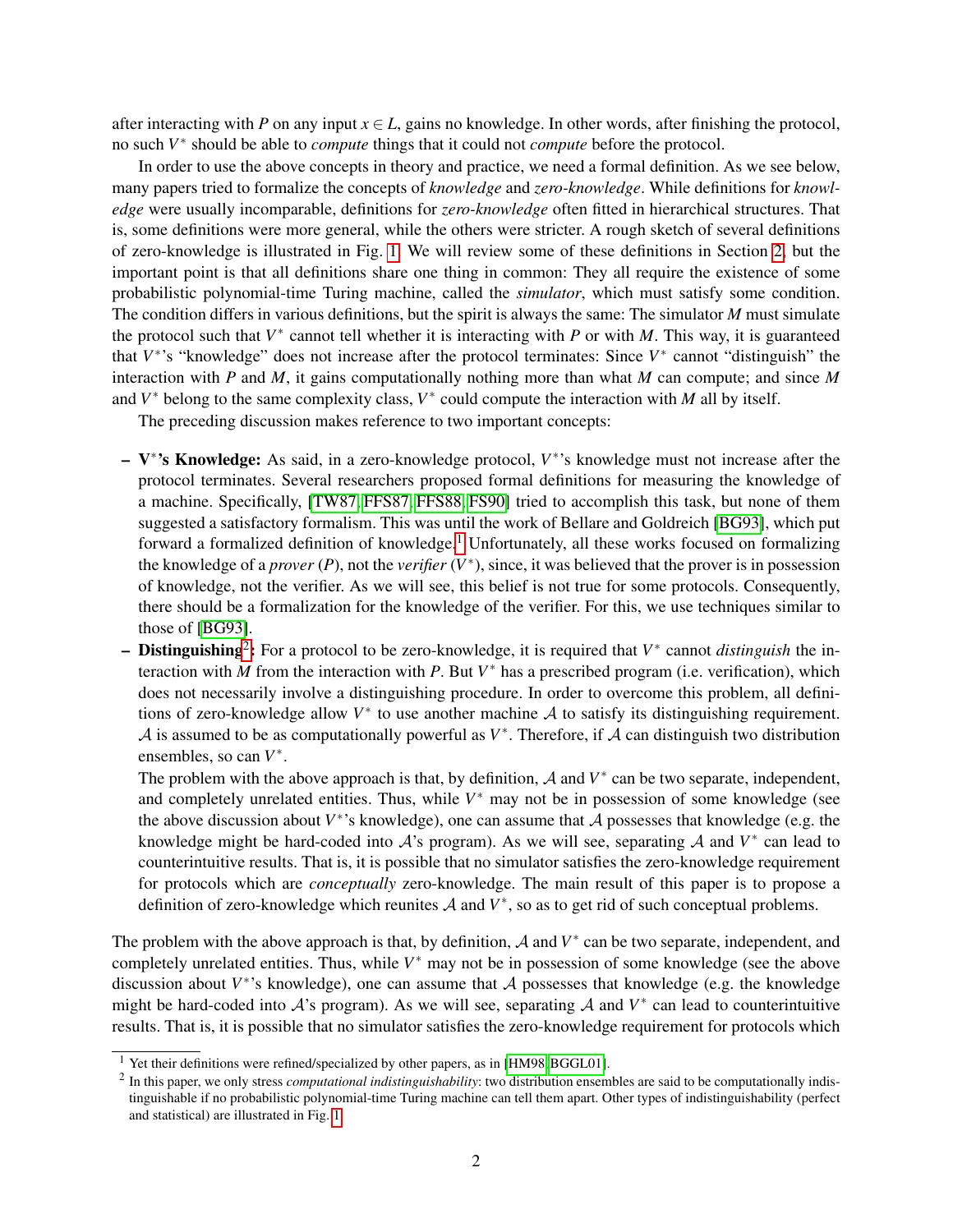<span id="page-2-0"></span>

Fig. 1. Several Hierarchies of Definitions of Zero Knowledge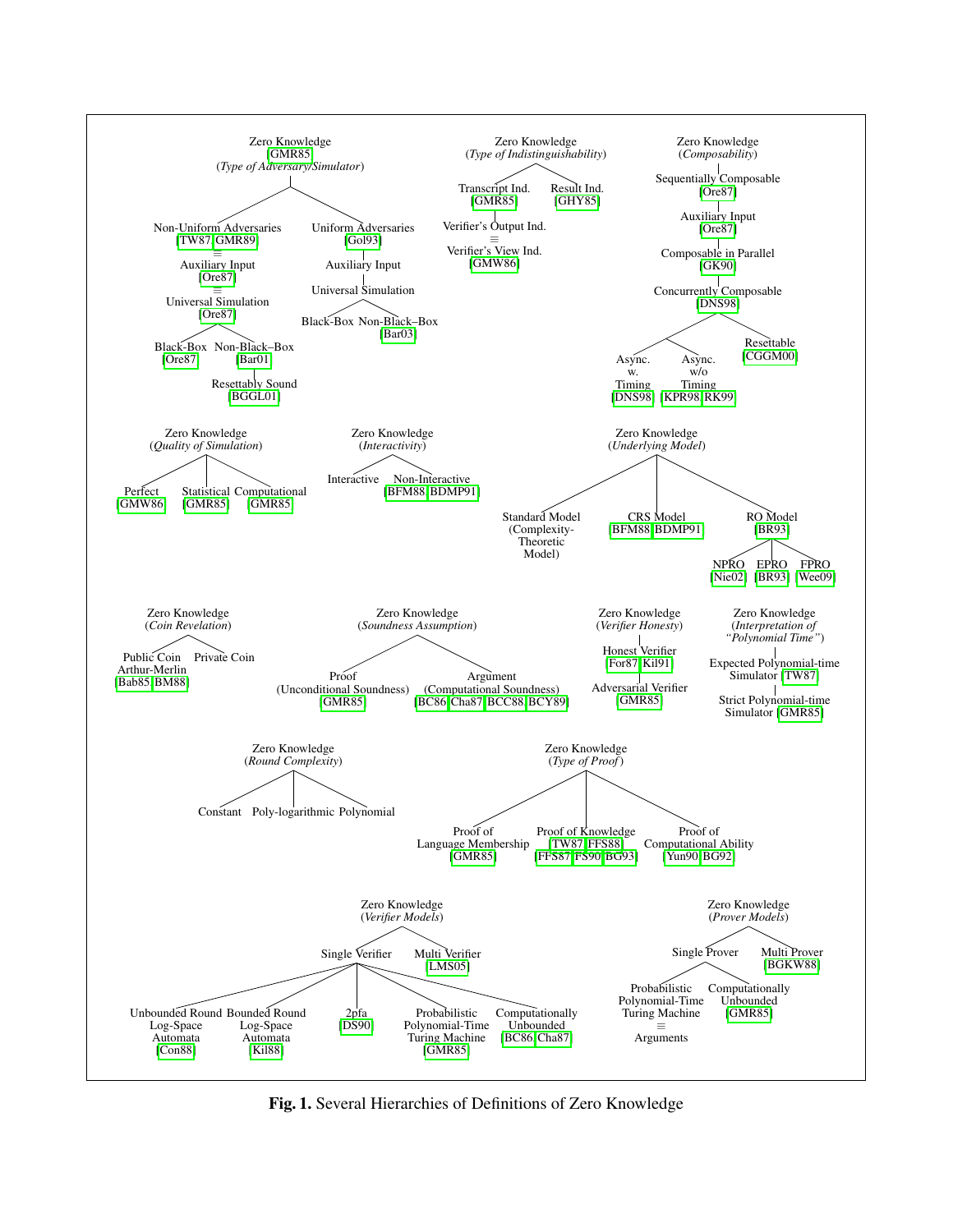are *conceptually* zero-knowledge. The main result of this paper is to propose a model of zero-knowledge proofs which reunites  $A$  and  $V^*$ , so as to get rid of such conceptual problems.

## 1.1 Related Works and Contribution

As shown in Fig. [1,](#page-2-0) many researchers proposed a stricter or broader definition of the original zero-knowledge formulation. We try to highlight the differences of the most relevant models by using the following "shorthand notation."

Let *P* denote the prover,  $V^*$  the (possibly cheating) verifier, *M* the simulator, and *A* the distinguisher. In this section, we assume that  $P$  is an interactive Turing machine with unlimited power,  $V^*$  is a probabilistic polynomial-time interactive Turing machine, and both *M* and A are probabilistic polynomial-time Turing machines. We therefore use quantifiers freely, without referring to the set over which the element is quantified. (For instance,  $\forall A$  must be read as "for all probabilistic polynomial-time Turing machine A.)

The original definition of (computational) zero-knowledge is as follows:<sup>[3](#page-3-0)</sup>

$$
(\forall V^*)(\exists M)(\forall \mathcal{A})(\forall x \in L) \quad [\mathcal{A}(M(x)) \approx \mathcal{A}(\mathbf{view}\langle V^*, P \rangle(x))] \quad , \tag{1}
$$

where view $\langle V^*, P \rangle(x)$  denotes the view of  $V^*$  while interacting with *P* on *x* (i.e. whatever  $V^*$  sees during the interaction), and  $A(\alpha) \approx A(\beta)$  indicates that the behavior of A on input  $\alpha$  differs *negligibly* from the behavior of  $A$  on input  $\beta$ .

A stricter definition, known as *universal-simulation* (computational) zero-knowledge, is due to Oren [\[Ore87\]](#page-25-4). In this definition, the order of quantifiers is reversed, and therefor there exists a single *M* for all *V*<sup>\*</sup>:

$$
(\exists M)(\forall V^*)(\forall \mathcal{A})(\forall x \in L) \quad [\mathcal{A}(M(x, \llcorner V^* \lrcorner)) \approx \mathcal{A}(\mathbf{view}\langle V^*, P \rangle(x))] \quad , \tag{2}
$$

where  $\mathbf{L}V^*$  denotes some canonical encoding of  $V^*$ 's program.

An even more strict definition, again due to Oren [\[Ore87\]](#page-25-4), is conceivable, in which *M* has only black-box access to *V* ∗ :

$$
(\exists M)(\forall V^*)(\forall \mathcal{A})(\forall x \in L) \quad [\mathcal{A}(M^{V^*}(x)) \approx \mathcal{A}(\mathbf{view}\langle V^*, P \rangle(x))] \quad , \tag{3}
$$

Goldreich [\[Gol93\]](#page-25-5) suggested that for all practical (cryptographic) purposes, we should limit the (common and auxiliary) inputs of the protocol to those which are efficiently generatable. That is, instead of saying that a protocol is zero knowledge on *all* inputs, we state that it is *infeasible to find* inputs on which the protocol is *not* zero knowledge. To this end, we only consider inputs from a probabilistic, polynomial-time distribution ensemble *D*. Such *uniform* formulation can be given for any above definitions; here we give the uniform counterpart of the original definition:

$$
(\forall V^*)(\exists M)(\forall \mathcal{A})(\forall x \in D) \quad [\mathcal{A}(M(x)) \approx \mathcal{A}(\mathbf{view}\langle V^*, P \rangle(x))]
$$
 (4)

In light of Goldreich's results, Dwork *et al.* [\[DNRS99,](#page-24-9) [DNRS03\]](#page-24-10), provided a *weak* and *ultra-weak* definition of zero-knowledge, in which the order of quantifiers is reversed, such that *M* can depend on *D* and A. Here, we present the weak definition:

$$
(\forall V^*)(\forall \mathcal{A})(\forall x \in D)(\exists M) \quad [\mathcal{A}(M(x)) \approx \mathcal{A}(\mathbf{view}\langle V^*, P \rangle(x))]
$$
 (5)

The weak definition informally states that "name the type of knowledge you think is leaked, and we present a simulator to prove that no such knowledge is leaked."

We feel that the definition of [\[DNRS99,](#page-24-9) [DNRS03\]](#page-24-10) is too weak, yet we show that there are natural cases in which knowing type of test before simulation is necessary (otherwise, conceptual inconsistencies between

<span id="page-3-0"></span> $3$  For simplicity, we drop quantifiers over randomness and auxiliary input.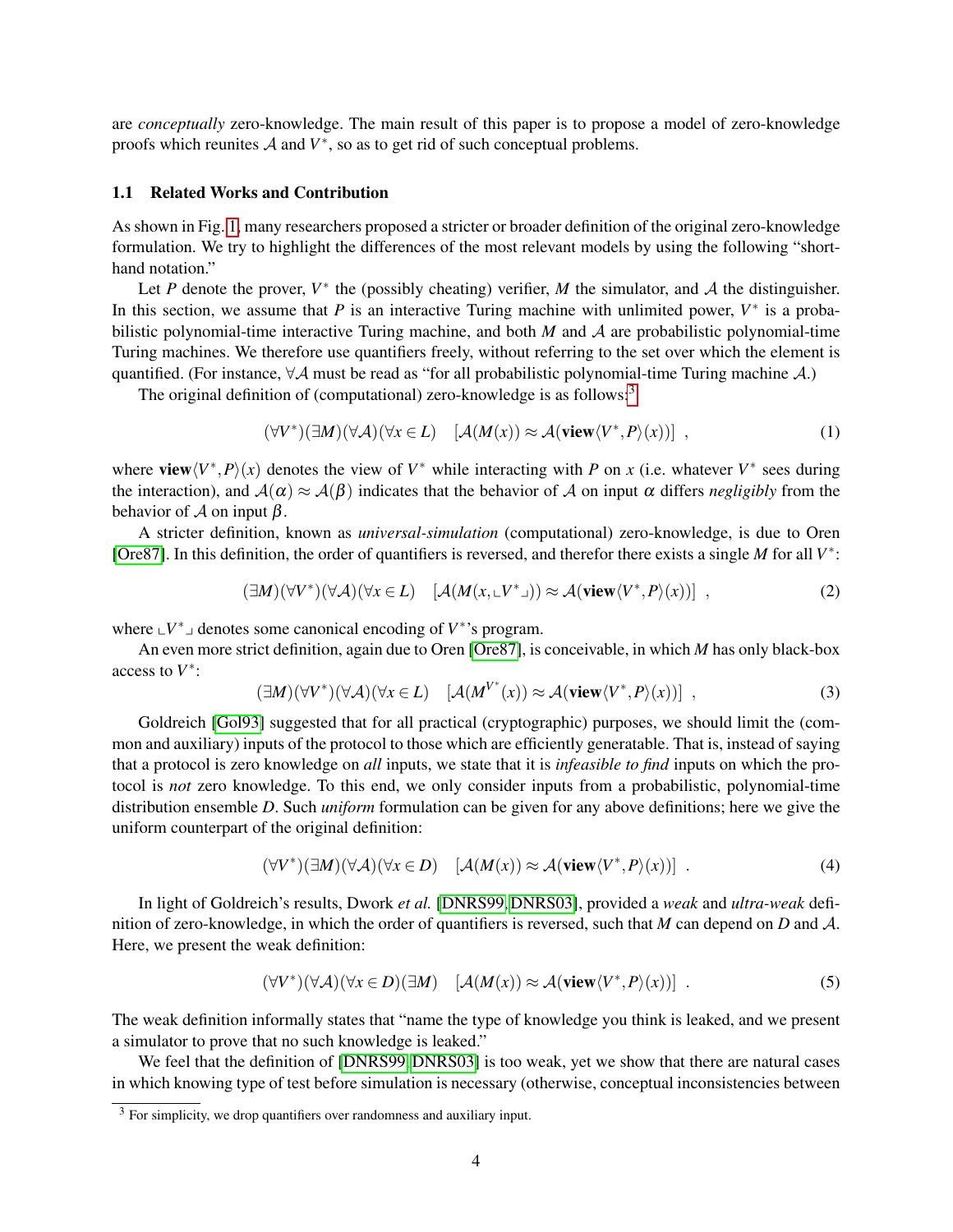the definitions of *knowledge* and *zero-knowledge* arises). To this end, we augment the *simulation paradigm* (in the computational black-box zero-knowledge model) with a *knowledge extractor K*, as follows:

$$
(\exists M)(\exists K)(\forall V^*)(\forall \mathcal{A})(\forall x \in L) \quad [\dots] \tag{6}
$$

The running time of *K* and what should go within the square braces is described in the body of the paper, though we point here that  $K$  is given black-box access to  $A$ . We will show that this definition is more suitable than the original one, yet it does not weaken the model at all.

The new paradigm, termed as *Simulation-Extraction Paradigm*, enables us to construct interesting protocols. As an example, we construct a 1-round (i.e. 2-move) zero-knowledge proof of the computational ability to invert a trapdoor one-way permutation in the Random-Oracle Model. It is shown that the protocol is not zero-knowledge in the simulation paradigm. The protocol does *not* work via reducing the trapdoor one-way permutation to another (e.g. an  $\mathcal{NP}$ -complete) problem. Therefore, any trapdoor one-way permutation will fit in the protocol. Put differently, it is not required to redesign the protocol for specific instances of trapdoor one-way permutation (e.g. RSA), or know the internal mechanisms or assumptions made by such constructs. This is in sharp contrast to previous works, such as [\[CEvP87,](#page-24-11) [CEv87,](#page-24-12) [CM99\]](#page-24-13), where the protocols heavily depend on the nature of the construct being studied. (See [\[OCO91\]](#page-25-14) for an elegant alternative protocol.)

#### 1.2 Road Map

The rest of this paper is organized as follows: Section [2](#page-4-0) reviews the basic notations and definitions. In Section [3,](#page-9-0) we provide a protocol and prove that it is a "proof of computational ability." This protocol is modified in Section [4](#page-12-0) so as the resulting protocol becomes conceptually zero-knowledge. Section [5](#page-17-0) contains the main results of this paper: It suggests a new formalization of the concept of zero-knowledge (the simulation-extraction paradigm), and proves that the protocol presented in Section [4](#page-12-0) is zero-knowledge in this paradigm. Finally, Section [6](#page-22-0) summarizes the paper, and suggests several open problems for further research.

# <span id="page-4-0"></span>2 Notations and Definitions

In this section, we briefly review some definitions. For a more thorough description of most of these concepts, please refer to [\[Gol01\]](#page-25-15).

For all  $n \in \mathbb{N}$ , and all  $x \in \{0,1\}^n$ , define  $|x| \stackrel{\text{def}}{=} n$ . That is,  $|x|$  denotes the length of *x*.

The assignment operator "←" has several interpretations as follows. The specific interpretation should be clear from the context:

- Let *x* and *y* be variables. Then *x* ← *y* means assigning the value of *y* to *x*.
- Let *P* be a (possibly random) process.<sup>[4](#page-4-1)</sup> Then  $x \leftarrow P$  means running *P* on its inputs (if any), and assigning the output to *x*.
- Let *D* be a probability distribution, and let supp(*D*) denote its support.<sup>[5](#page-4-2)</sup> Then  $x \leftarrow D$  means drawing *x* from supp(*D*) according to distribution *D*.

The assignment operator may be subscripted by an "*R*", which gives it a special meaning:

<span id="page-4-1"></span><sup>&</sup>lt;sup>4</sup> In this paper, the terms "process" and "function" are used interchangeably. A process (function) might be either Turingcomputable or Turing-uncomputable. In the former case, we may speak of algorithms or (Turing) machines instead of processes (functions).

<span id="page-4-2"></span><sup>5</sup> The *support* of a function *f* is the closure of (i.e. the smallest closed set containing) the set of arguments for which *f* is nonzero.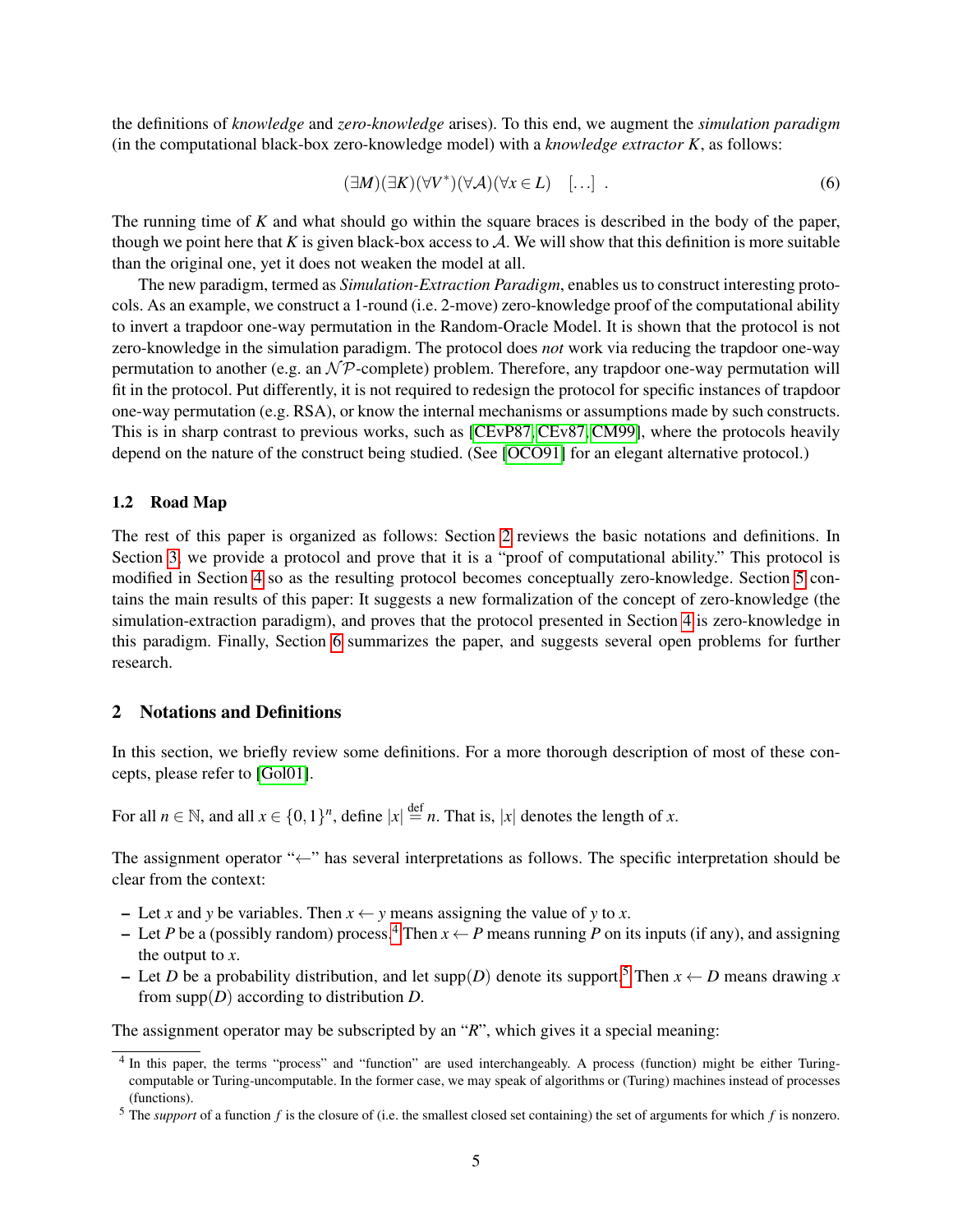– Let *S* be a set. Then  $x \leftarrow_R S$  means drawing an element from *S* uniformly and independently, and assigning it to *x*.

 $Pr[P_1, P_2, \ldots, P_n : E]$  denotes the probability of event *E* after ordered execution of (possibly random) processes  $P_1, \ldots, P_n$ . The same is true for the mathematical expectation  $\mathbb{E}[P_1, P_2, \ldots, P_n : E]$ .

Whenever we speak of the running time of a machine, we imply its running time in the length of the *security parameter* (or the *common input* to all parties). If no security parameter is available, the running time is measured in the length of the *first input* to the machine.

The term "efficient" is used identical to "probabilistic polynomial-time," which may be abbreviated as *PPT*. In addition, we denote by *ITM* and *OTM* an "interactive Turing machine" and an "oracle Turing machine," respectively. These terms can join together; thus PPT-ITM-OTM means a "probabilistic polynomial-time interactive oracle Turing machine."

For any probabilistic algorithm A, let  $A_r$  denote the algorithm A, when its random input is r. (Thus,  $A_r$  is *deterministic* on its input.)

A function  $\varepsilon$ :  $\mathbb{N} \to \mathbb{R}$  is called *negligible* in *n* if for every positive polynomial  $p(n)$ :

$$
\exists n_0 \in \mathbb{N} \text{ s.t. } \forall n \ge n_0 \qquad \varepsilon(n) < \frac{1}{p(n)} \tag{7}
$$

Let negl(*n*) denote the set of all functions negligible in *n*. Sometimes, we may abuse the notation and write  $\varepsilon(n) = \text{negl}(n)$  instead of  $\varepsilon(n) \in \text{negl}(n)$ , as is the case with the Big-O notation.

Let *P* and *V* be two interactive functions [\[BG93\]](#page-23-0), which participate in an interactive proof.<sup>[6](#page-5-0)</sup> Define:

- $-$  **state** $\langle V, P \rangle(x)$ : The state of *V* after interacting with *P* on common input *x*. The state is either *ACC* (for accept) or *REJ* (for reject).
- $-$  tran $\langle V, P \rangle(x)$ : The transcript of the interaction of *V* and *P* on common input *x*. The transcript contains *x*, the interleaved sequence of messages sent by both parties during the interaction, and state $\langle V, P \rangle(x)$ . Including the state enables us to speak of accepting and rejecting transcripts. Denote by  $ACC_V(x)$  the set of transcripts of *V*'s interaction with all possible interactive functions *P*, on which state $\langle V, P \rangle(x) = ACC$ . Define  $REJ_V(x)$  similarly.
- $-$  **view** $\langle V, P \rangle(x)$ : The view of *V* after interacting with *P* on common input *x*. The view contains everything *V* sees on its (read-only) tapes (*x*, the random tape, any auxiliary input, and the messages it receives from *P*).

# 2.1 Trapdoor Permutations

Since our protocol is based on the concept of "collections of trapdoor one-way permutations," we devote a subsection to it. One-way functions and trapdoor one-way permutations were first discussed by Diffie and Hellman [\[DH76\]](#page-24-14). (See also [\[Yao82\]](#page-26-4), [\[GM84\]](#page-25-16), and [\[BHSV98\]](#page-23-13).)

<span id="page-5-2"></span>**Definition 1.** (Collection of Trapdoor One-Way Permutations). Let  $X \subseteq \{0,1\}^*$  be an (efficiently sam*plable*) *infinite set, and consider a family of functions*  $\mathcal{F} = \{f_x\}_{x \in X}$ . Assume that for all  $x \in X$ ,  $f_x$  is a permutation over some (efficiently samplable) set  $D_x\subseteq \{0,1\}^{|x|}.$  The function family  ${\cal F}$  is called a **collection of** *trapdoor one-way permutations*[7](#page-5-1) *if the following two conditions hold:*

<span id="page-5-0"></span><sup>6</sup> The proof can be a proof of language membership [\[GMR85,](#page-25-0) [GMR89\]](#page-25-3), a proof of knowledge [\[BG93\]](#page-23-0), a proof of computational ability [\[BG92\]](#page-23-11), and so on.

<span id="page-5-1"></span> $<sup>7</sup>$  For brevity, we may use the term "trapdoor permutation" to indicate a "collection of trapdoor one-way permutations."</sup>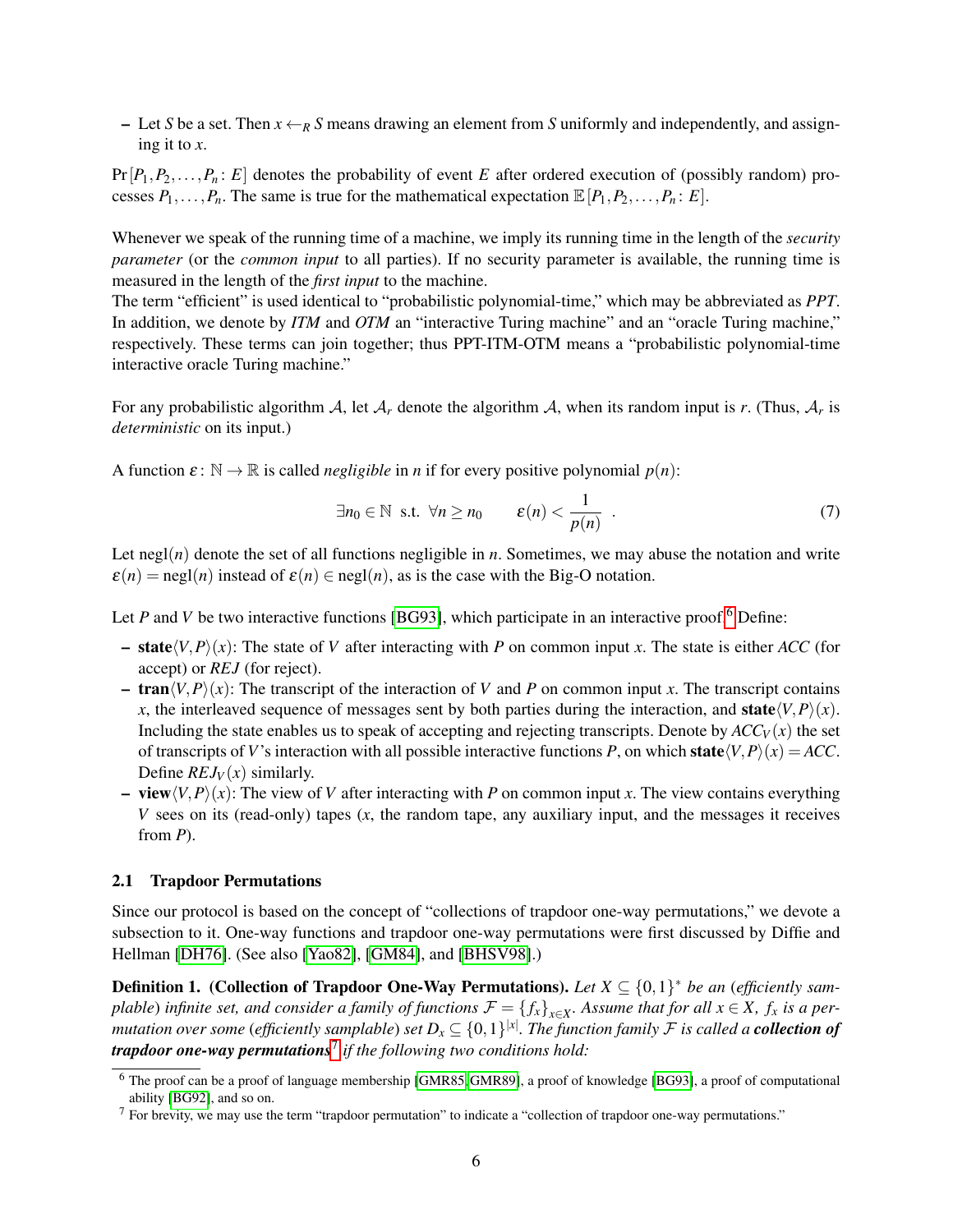*1.* Easy to sample, compute, and invert using the trapdoor: *There exist 4 efficient algorithms G, D, F and I, such that for all*  $n \in \mathbb{N}$ *:* 

$$
\Pr\left[\langle x, t_x \rangle \leftarrow G(1^n), z \leftarrow D(x) : x \in X \cap \{0, 1\}^n
$$
  

$$
\wedge z \in D_x
$$
  

$$
\wedge F(x, z) = f_x(z)
$$
  

$$
\wedge I(f_x(z), t_x) = z\right] = 1 .
$$
 (8)

*The probability is taken over the internal coin tosses of algorithms G, D, F, and I.*

*2.* Hard to invert without the trapdoor: *For any PPT adversary* A*, the following condition should hold:*

 $∀c ∈ ℕ, ∃n₀ ∈ ℕ$  s.t.  $∀n ≥ n₀$ 

<span id="page-6-0"></span>
$$
\Pr\Big[\langle x,t_x\rangle \leftarrow G(1^n)\,,\,z \leftarrow D(x):\,\,\mathcal{A}\left(f_x(z)\right)=z\Big] < n^{-c} \quad . \quad (9)
$$

*The probability is taken over the internal coin tosses of algorithms G and D, as well those of the adversary*  $A$ *.*  $\Box$ 

*Remark 1.* Algorithms *G*, *D*, *F*, and *I* are called "Generator," "Domain Sampler," "Function Evaluator," and "Inverter," respectively.

*Remark 2.* If [\(8\)](#page-6-0) holds, we can change the definition so as to allow algorithms *F* and *I* to be deterministic.

*Remark 3.* Definition [1](#page-5-2) can be relaxed by allowing algorithms  $G, D, F$ , and  $I$  to fail with probability negl(n).

#### 2.2 Proof of Knowledge and Proof of Computational Ability

Proofs of knowledge and proofs of computational ability were fully formalized by Bellare and Goldreich [\[BG93,](#page-23-0)[BG92\]](#page-23-11). The proofs are stated in terms of binary relations.

Let  $R \subseteq \{0,1\}^* \times \{0,1\}^*$  be a binary relation. Define  $R(x) \stackrel{\text{def}}{=} \{y | \langle x, y \rangle \in R\}$ , and  $L_R \equiv \text{dom}(R) \stackrel{\text{def}}{=}$  ${x \mid R(x) \neq \emptyset}$ . Definition [2](#page-6-1) formalizes "proofs of knowledge."

<span id="page-6-1"></span>**Definition 2.** (Proof of Knowledge [\[BG93\]](#page-23-0)). Let R be a binary relation, and let  $\kappa$ :  $\{0,1\}^* \to [0,1]$ . Let V *be an efficiently computable interactive function. We call V a knowledge verifier for R with error* κ *if the following conditions hold:*

*1. Non-triviality: There exists an interactive function P*<sup>∗</sup> *such that V always accepts after interacting with P* <sup>∗</sup> *on all x* ∈ *LR. In other words,*

$$
Pr[state\langle V, P^*\rangle(x) = ACC] = 1.
$$
 (10)

*2. Validity: For some constant c* > 0*, there exists a probabilistic oracle machine K, so that for all interactive function P and every*  $x \in L_R$ *:* 

*If*  $p(x) \stackrel{\text{def}}{=}$  Pr  $[\text{state}\langle V, P \rangle(x) = ACC] > \kappa(x)$ , then  $K^P(x)$  outputs an element of  $R(x)$  in ex*pected number of steps bounded by*  $\frac{|x|^c}{p(x)-1}$  $\frac{|x|}{p(x)-\kappa(x)}$ .

*We call K a universal knowledge extractor for R.*  $\Box$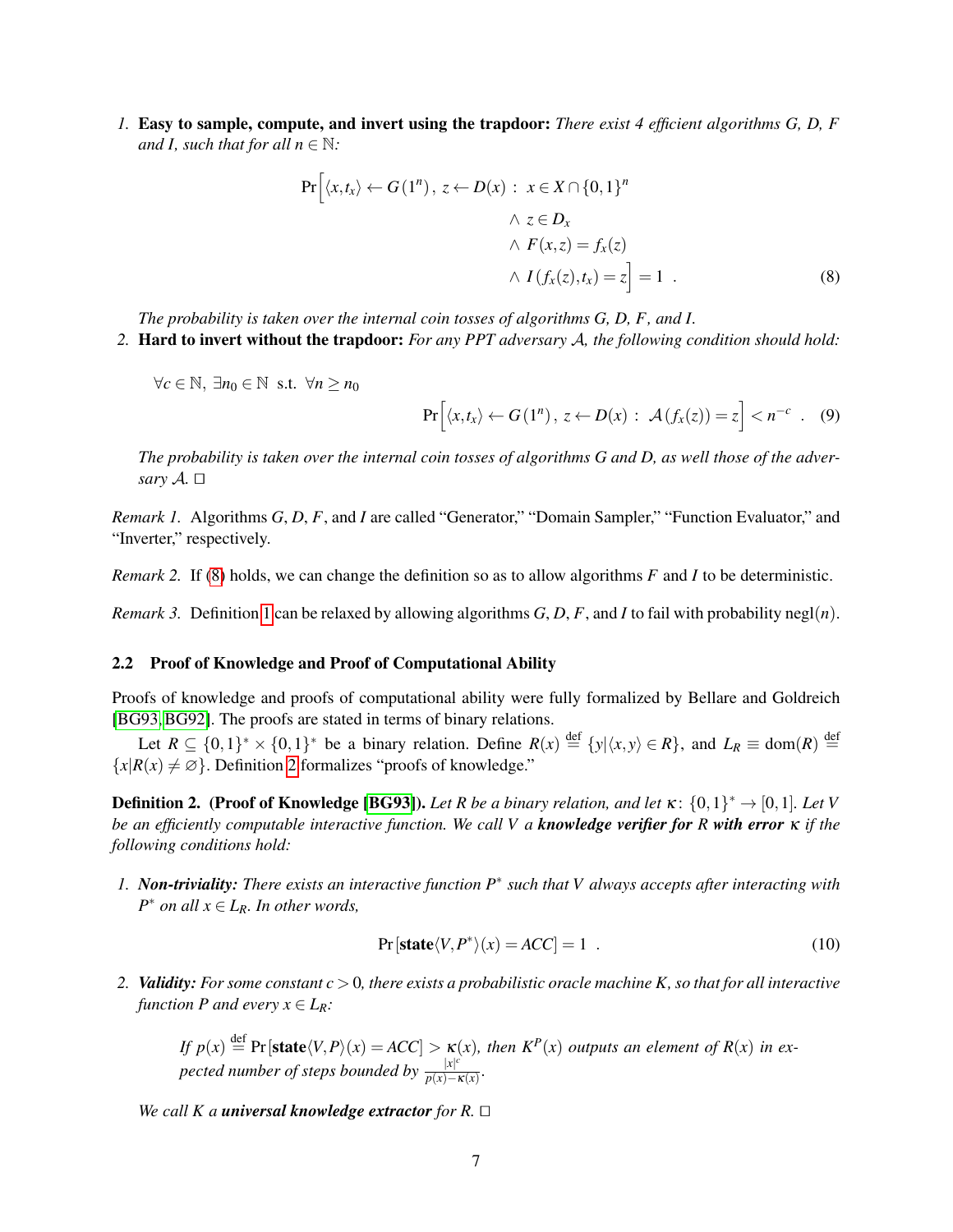A similar notion is the concept of "proofs of computational ability." Definitions [3](#page-7-0) and [4](#page-7-1) are devoted to this concept.

<span id="page-7-0"></span>Definition 3. (Solving a Relation [\[BG92\]](#page-23-11)). *Let R be a binary relation, and D be a distribution on* dom(*R*)*. Assume that*  $t \in \mathbb{N}$  *and suppose that*  $M(\cdot)$  *is a machine.* 

 $-$  *We say that machine*  $M(\cdot)$  *solves R under D in expected t steps if*:

$$
\exists i, 1 \leq i \leq t \text{ s.t. } (x_i, y) \leftarrow M(\langle x_1, \dots, x_t \rangle \leftarrow D^t) \text{ and } y \in R(x_i) .
$$
 (11)

*and M halts in expected t steps.*

 $-$  *We say that machine*  $M(\cdot)$  *strongly solves* R under D in expected t steps if  $M(x \leftarrow D) \in R(x)$ *, and* M *halts in expected t steps.*

*In both cases, the expectation is taken over the random selection of the input, as well as the coin tosses of*  $M.$   $\square$ 

Let  $\mathcal{R} = \{R_x\}_{x \in \{0,1\}^*}$  be a *family* of binary relations, where  $R_x \subseteq \{0,1\}^{|x|} \times \{0,1\}^*$ .  $\mathcal{D} = \{D_x\}_{x \in \{0,1\}^*}$  is an input distribution for  $\mathcal R$  if  $D_x$  is a distribution on dom( $R_x$ ) for all *x*.

<span id="page-7-1"></span>**Definition 4.** (Proof of Computational Ability [\[BG92\]](#page-23-11)). Let  $R$  and  $D$  be as defined above, and let  $\kappa$ :  $\{0,1\}^*$   $\rightarrow$  $[0,1]$ *. Let V be an efficiently computable interactive function. We call V a verifier of the ability to* (*strongly*) *solve* R *under* D *with error* κ *if the following conditions hold:*

*1. Non-triviality: There exists an interactive function P*<sup>∗</sup> *such that V always accepts after interacting with*  $P^*$  *on all*  $x \in L_R$ *. In other words,* 

$$
\Pr\left[\text{state}\langle V^{D_x}, P^*\rangle(x) = ACC\right] = 1\tag{12}
$$

2. *Validity: For some constant c* **> 0***, there exists a probabilistic oracle machine*  $K(\cdot, \cdot, \cdot)$ *, so that for all interactive function P, every*  $x \in L_{\mathcal{R}}$ *, and all*  $\gamma \in ACC_V(x)$ *, machine*  $K^P(x, \gamma, \cdot)$  *satisfies:* 

 $\int f$   $p_x \stackrel{\text{def}}{=}$  Pr  $[\text{state}\langle V^{D_x}, P \rangle(x) = ACC] > \kappa(x)$ *, then*  $K^P(x, \gamma, \cdot)$  (*strongly*) *solves*  $R_x$  *under*  $D_x$ *in expected number of steps bounded by*  $\frac{|x|^c}{n-x}$  $\frac{|x|}{p_x - \kappa(x)}$ .

*We call K a (strongly) ability extractor for*  $\mathcal R$  *under*  $\mathcal D$ *.*  $\Box$ 

The verifier might be able to draw elements from  $D$  independently. In such cases, one can omit  $D$  from Definition [4,](#page-7-1) and speak of *distribution-free verifiers of ability*.

## 2.3 Definitions of Zero Knowledge

It is a desired property for security protocols to be *zero knowledge* (*ZK*, for short). Informally, a (two-party) protocol  $\langle V \leftrightarrow P \rangle$  is considered ZK for party *P* if by the end of protocol, *V* cannot compute something that it could not compute before the protocol began.

A more practical definition requires the existence of an efficient program, called the *simulator*, which approximates the execution of protocol. Based on the "accuracy" of the approximation, we have *Perfect ZK* (PZK), *Statistical ZK* (SZK), and *Computational ZK* (CZK). In this paper, we only deal with CZK. As such, other concepts are not defined here.

Zero-knowledge is a term applied normally to interactive proofs, although it can be used independently. To emphasize the distinction, we use the term "interactive protocols" instead of "interactive proofs." A *ZK interactive proof* is an interactive protocol which is also ZK.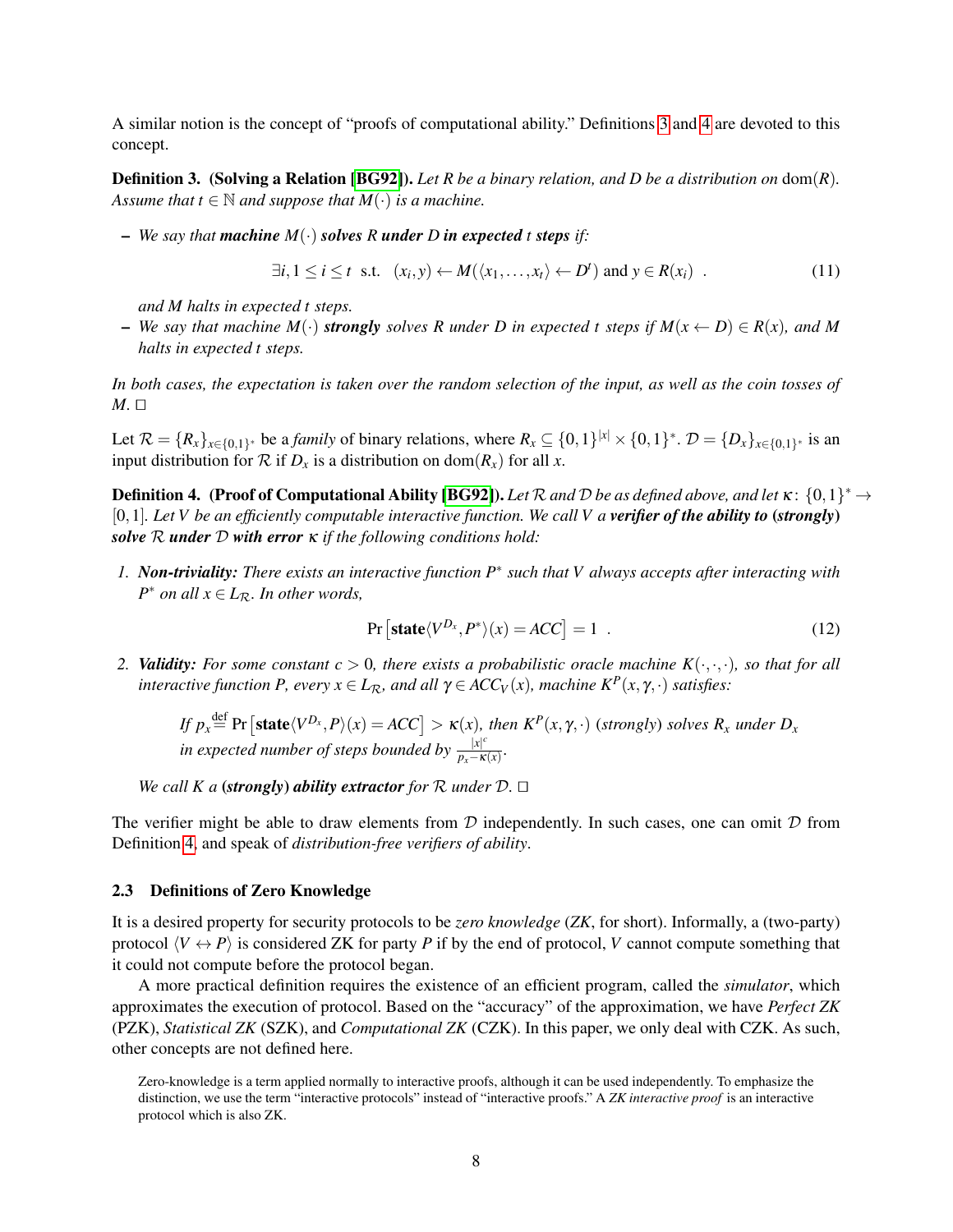<span id="page-8-0"></span>**Definition 5 (CZK [\[GMR85\]](#page-25-0)).** Let  $\langle V \leftrightarrow P \rangle$  be interactive protocol. We say that this protocol is CZK for *P* on  $L = L_R$ , if for every PPT-ITM V<sup>\*</sup>, there exists a PPT machine  $M_{V^*}$  such that for every PPT algorithm A (*the distinguisher*)*:*

$$
\forall c > 0, \exists n_0 \in \mathbb{N} \quad s.t. \quad \forall n \ge n_0, \ \forall x \in L \cap \{0, 1\}^n
$$

$$
|\Pr[\mathcal{A}(M_{V^*}(x)) = 1] - \Pr[\mathcal{A}(\mathbf{view}\langle V^*, P \rangle(x)) = 1]| < n^{-c} \quad . \quad (13)
$$

*where the first probability is taken over the internal coin tosses of MV*<sup>∗</sup> *and* A*, and the second probability is taken over the internal coin tosses of*  $V^*$ *, P, and A.* □

Definition [5](#page-8-0) has a major drawback: It does not consider any possible *auxiliary input* in possession of *dishonest* verifiers. Several works (e.g. [\[Ore87,](#page-25-4) [TW87,](#page-26-0) [GMR89,](#page-25-3) [GO94\]](#page-25-17)) tried to overcome this drawback, resulting in the definition of *auxiliary-input ZK*. Another definition, called *universal-simulation ZK*, results from swapping the "universal quantifier over  $V^*$ " and the "existential quantifier over  $M_{V^*}$ " in Definition [5.](#page-8-0) Such definition guarantees a universal simulator for every verifier. Oren [\[Ore87\]](#page-25-4) claimed that the class of languages possessing auxiliary-input ZK is equivalent to the class of languages possessing universal-simulation ZK.<sup>[8](#page-8-1)</sup> We do not formalize these concepts here, since we make use of an even more strict definition of ZK: *Black-box ZK*.

<span id="page-8-4"></span>**Definition 6** (Black-Box CZK<sup>[9](#page-8-2)</sup>). Let  $V_{x,r,\xi}(\overline{m})$  be a function that on input  $\overline{m}$ , a sequence of messages sent *by P, returns the* next-message *of V on common input x, auxiliary input*  $ξ$ *, and random input r. In addition, let*  $V_r(\xi)$  *denote machine V with auxiliary input*  $\xi$  *and random input r.* 

*We call an interactive protocol*  $\langle V \leftrightarrow P \rangle$  **black-box CZK** *for P on L* = *L*<sub>*R*</sub>*, if there exists a PPT-OTM M such that for every PPT-ITM V*<sup>∗</sup> *, and all PPT-OTM* A (*the distinguisher*)*:*

$$
\forall c > 0, \exists n_0 \in \mathbb{N} \quad s.t. \quad \forall n \ge n_0, \ \forall x \in L \cap \{0, 1\}^n, \ \forall r, \xi \in \{0, 1\}^*
$$
\n
$$
\left| \Pr \left[ \mathcal{A}^{\mathcal{V}^*_{(x, r, \xi)}} \left( M^{\mathcal{V}^*_{(x, r, \xi)}}(x, r, \xi) \right) = 1 \right] - \Pr \left[ \mathcal{A}^{\mathcal{V}^*_{(x, r, \xi)}} \left( \text{view} \langle V^*_{r}(\xi), P \rangle(x) \right) = 1 \right] \right| < n^{-c}. \tag{14}
$$

*The first probability is taken over the internal coin tosses of M and* A*, and the second probability is taken over the internal coin tosses of P and* A*.* (*Note that V*<sup>∗</sup> *is a deterministic machine with hard-coded randomness r.*)  $\Box$ 

It is obvious from the definition that, black-box CZK is both auxiliary-input CZK and universal-simulation CZK.

We will use another variant of CZK, which we prefer to call "passive-observer CZK." In this variant, the simulator should approximate the *transcript* of the protocol, rather than the *view* of (possibly dishonest) verifier. In this case, the protocol is CZK for any passive observer eavesdropping the protocol messages. Definition [7](#page-8-3) provides a somehow weaker form of CZK than Definition [5.](#page-8-0) We will exploit this weaker form when trying to formulate a revised definition of ZK.

<span id="page-8-3"></span>**Definition 7** (Passive-Observer CZK [\[GMR85\]](#page-25-0)). *We call an interactive protocol*  $\langle V \leftrightarrow P \rangle$  passive-observer **CZK** for P on  $L = L_R$ , if for every PPT-ITM V<sup>\*</sup>, there exists a PPT machine  $M_V^*$  such that for every PPT *algorithm* A (*the distinguisher*)*:*

$$
\forall c > 0, \exists n_0 \in \mathbb{N} \quad s.t. \quad \forall n \ge n_0, \ \forall x \in L \cap \{0, 1\}^n
$$

$$
|\Pr[\mathcal{A}(M_{V^*}(x)) = 1] - \Pr[\mathcal{A}(\mathbf{tran}\langle V^*, P \rangle(x)) = 1]| < n^{-c} \quad (15)
$$

<span id="page-8-1"></span><sup>8</sup> The claim is with respect to *non-uniform* adversaries. It is conjectured that, with respect to *uniform* adversaries, the class of languages possessing universal simulation ZK is a proper subclass of the class of languages possessing auxiliary-input ZK. (See for example [\[Bar03\]](#page-23-3).)

<span id="page-8-2"></span> $9$  The definition first appeared in [\[Ore87,](#page-25-4) [GO94\]](#page-25-17), but we adopted it from [\[Gol01\]](#page-25-15).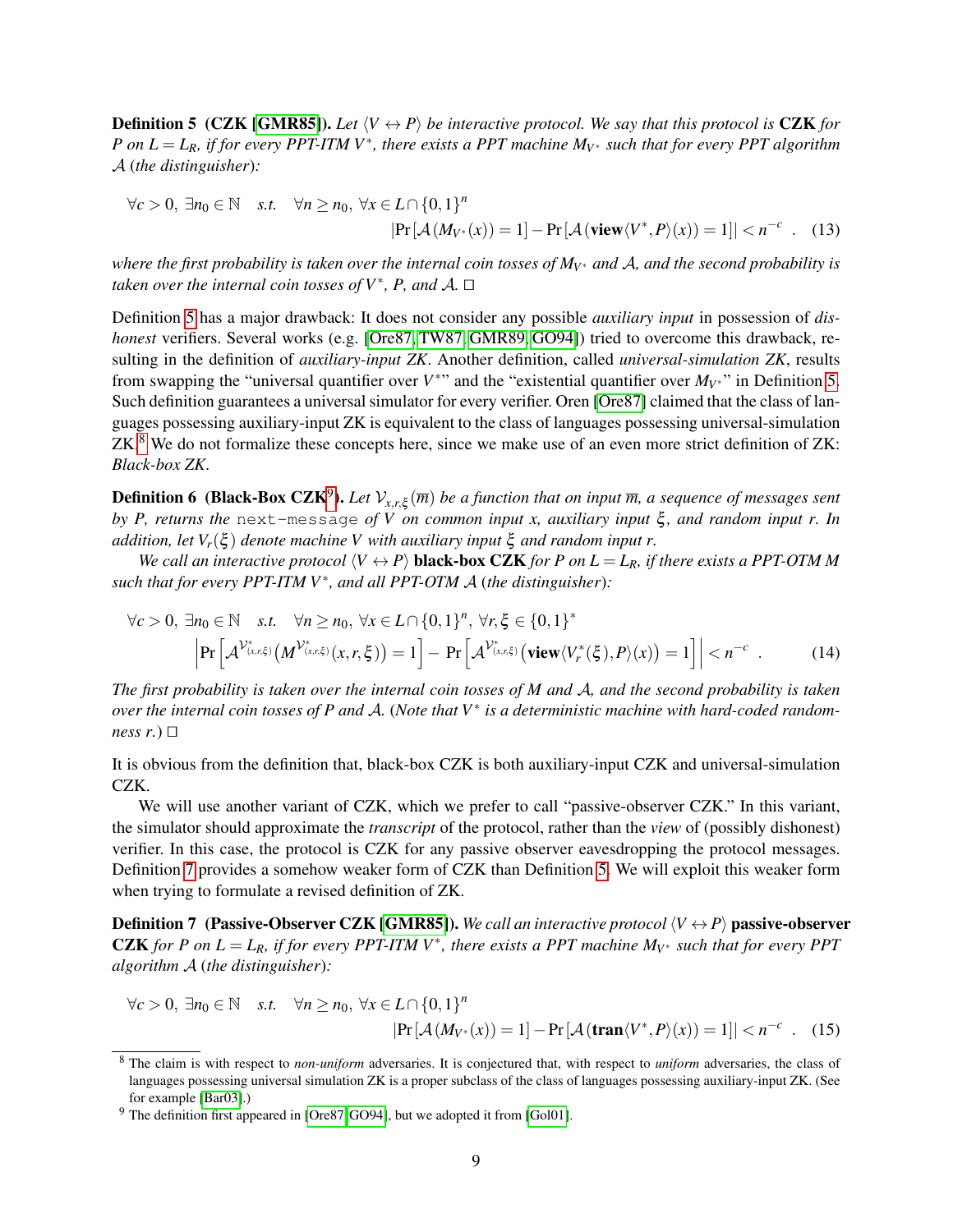*where the first probability is taken over the internal coin tosses of MV*<sup>∗</sup> *and* A*, and the second probability is taken over the internal coin tosses of*  $V^*$ *, P and A.* □

Another definition considers the ZK property only with respect to the *honest verifier*; i.e. the verifier which sends messages according to the prescribed program (but may store the received messages for further investigations). Definition [8](#page-9-1) formalizes this concept.

<span id="page-9-1"></span>**Definition 8** (Honest-Verifier CZK (HVCZK)). We call an interactive protocol  $\langle V \leftrightarrow P \rangle$  HVCZK for P *on L* =  $L_R$ *, if for the honest verifier V, there exists a PPT machine M such that for every PPT algorithm A* (*the distinguisher*)*:*

$$
\forall c > 0, \exists n_0 \in \mathbb{N} \quad s.t. \quad \forall n \ge n_0, \ \forall x \in L \cap \{0, 1\}^n
$$

$$
|\Pr[\mathcal{A}(M(x)) = 1] - \Pr[\mathcal{A}(\mathbf{view}\langle V, P \rangle(x)) = 1]| < n^{-c} \quad (16)
$$

*where the first probability is taken over the internal coin tosses of M and* A*, and the second probability is taken over the internal coin tosses of V, P and A.*  $\Box$ 

# <span id="page-9-0"></span>3 The Base Protocol

Let  $\mathcal{F} \stackrel{\text{def}}{=} \{f_x\}_{x \in X}$  be a collection of trapdoor one-way permutations, and let *X* and  $D_x$  be its index set and domain set, and *G*, *D*, *F* and *I* be the corresponding efficient algorithms, as per Definition [1.](#page-5-2)

Define the binary relation  $R_x \stackrel{\text{def}}{=} {\{\langle f_x(z), z \rangle\}}_{z \in D_x}$  for all  $x \in X$ , and let R denote a family of binary relations:  $\mathcal{R} \stackrel{\text{def}}{=} \{R_x\}_{x \in X}$ . Note that  $\mathcal{D} \stackrel{\text{def}}{=} \{F(x, D(x))\}_{x \in X}$  is an input distribution for  $\mathcal{R}$ .

Proving membership in  $R$  is easy (given *x* and a pair  $\langle y, z \rangle$ ) due to the "easy-to-compute" property of  $\mathcal{F}$ . In contrast, solving R under D (see Definition [3\)](#page-7-0) is hard, since F is "hard to invert." Therefore, we intuitively believe that, if a prover can solve  $R$  under  $D$ , it has some computational advantage over an efficient verifier, and such interaction constitutes a "proof of computational ability" (see Definition [4\)](#page-7-1).

Protocol [1](#page-2-0) is a formal presentation of the interaction described above. It is called the "Base Protocol" since it forms the basis for proofs and protocols presented in this paper. To simplify the exposition, we assume that algorithms *G*, *D*, *F* and *I* are incorporated into the code of the honest prover and the honest verifier. In the latter case, this assumption is justified by the fact that these algorithms are efficiently computable.

Another variant<sup>[10](#page-9-2)</sup> of Protocol [1,](#page-2-0) presented in [\[BG92\]](#page-23-11), assumes that  $x \in X$  is chosen *a priori* to the start of the protocol, and given to both parties as the common input. In this variant, *P* has to show the ability to invert  $f<sub>x</sub>$  for some fixed *x*. While the two variants are quite different, the choice of which is immaterial to the objective of this paper. Theorem [1](#page-9-3) formalizes what we expect from the Base Protocol.

<span id="page-9-3"></span>Theorem 1. *Both variants of Protocol [1](#page-2-0) constitute proofs of computational ability. In particular:*

- **Claim 1.1** In Variant 1 of the Base Protocol, V is an ability verifier for solving  $R_x$  under  $F(x, D(x))$  (with *zero error*), where x is chosen according to the distribution induced by the (first component of)  $G(1^n)$ *output over*  $X \cap \{0,1\}^n$ .
- **Claim 1.2** In Variant 2 of the Base Protocol, V is an ability verifier for solving  $R<sub>x</sub>$  *under*  $F(x, D(x))$  (with *zero error*)*, where*  $x \in X$  *is chosen* a priori.

A proof for Claim 1.2 is given in [\[BG92\]](#page-23-11). However, their proof suffers from four drawbacks:

1. It is very complicated;

<span id="page-9-2"></span><sup>10</sup> Hereafter referred to as Variant 2.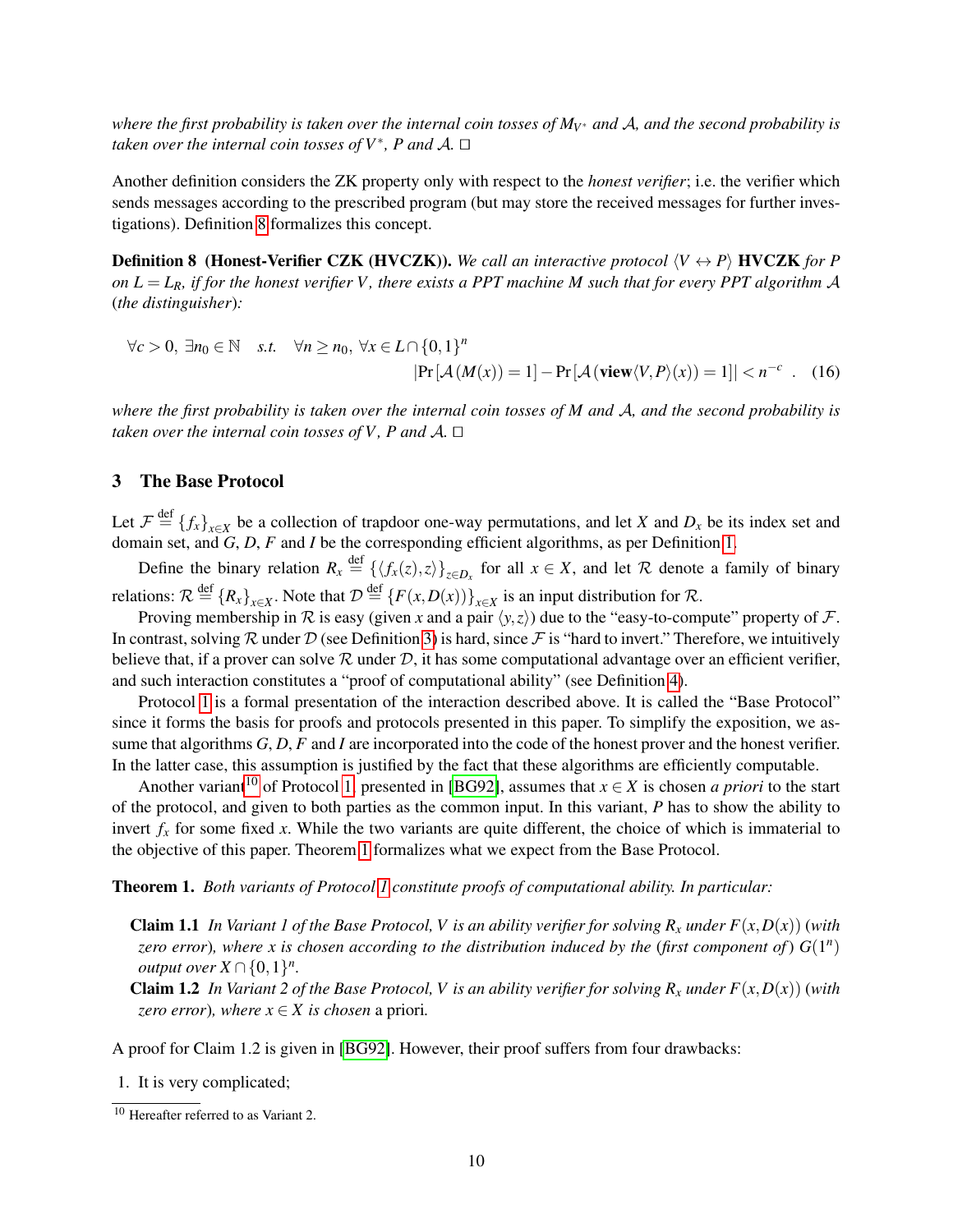

Protocol 1. Base Protocol (Variant 1).

- 2. The proof is only sketched, and is not thoroughly discussed;
- 3. The proof is for the special case where  $D(x)$  is uniform over  $\{0,1\}^{|x|}$ ;

4. There is a minor error in the proof.<sup>[11](#page-10-0)</sup>

The following proof overcomes these shortcomings. In addition, it is general enough to cover both Claims 1.1 and 1.2 (but we only present it for Claim 1.2, since it is simpler). Moreover, the proof ideas are used to prove the main result of this paper (Theorem [8\)](#page-20-0).

*Proof.* The "non-triviality" property of Definition [4](#page-7-1) follows directly from the existence of the "Function" Evaluator"  $F$  for the family  $F$ . We therefore focus on the validity property.

Let  $p_x \stackrel{\text{def}}{=} Pr[\text{state}\langle V, P \rangle(x) = ACC],$  where the probability is taken over the random coin tosses of both *P* and *V*. The ability extractor can accurately estimate  $p_x$  in time poly $(n)/p_x$ . A good survey of estimating the average of some function  $g: \{0,1\}^n \to [0,1]$  is presented in [\[Gol97\]](#page-25-18).

Let  $V(\cdot)$  and  $\mathcal{P}(\cdot,\cdot)$  denote the next-message function of *V* and *P*, respectively. Note that to evaluate the next-message function, having oracle access to the corresponding party suffices. We know that  $V(x) = F(x, D(x))$  for all input *x*'s (assuming  $x \in \text{dom}(\mathcal{R})$ ), since *V* is supposed to be honest.

We are now ready to provide the ability extractor *K*. The program of *K* is given in Program [1.](#page-11-0) We assume that *V* uses fresh randomness every time execution reaches Step 3. Therefore, a new challenge drawn according to  $F(x, D(x))$ —is applied to each round. In addition, we assume that the extractor *resets* P in Step 4, and provides it with fresh randomness. This way, *P* cannot keep a history of previous challenges, and thus it returns an *independent* response.

We now prove that Program [1](#page-11-0) satisfies the validity property. Since the probability that *P* can invert *y* chosen according to  $V(x)$  is  $p_x$ , each iteration halts with expected probability  $p_x$ . Therefore, the probability that Step 8 runs (i.e. the extractor is unsuccessful in all  $n/p_x$  iterations) is  $(1-p_x)^{(n/p_x)} < e^{-n}$ , which is negligible in *n*. [12](#page-10-1)

<span id="page-10-0"></span><sup>&</sup>lt;sup>11</sup> Specifically, inequality (1) on page 6 of [\[BG92\]](#page-23-11) states that  $\frac{|Y_x(i)|}{2^{|x|}} > \frac{p_x \cdot 2^i}{n}$  $\frac{c^2}{n}$ . We confirmed that this is wrong, and found several counterexamples to it. The correct version is:  $\frac{|Y_x(i)|}{2^{|x|}} \ge \frac{p_x \cdot 2^{i-1}}{n}$  $\frac{2^{n}}{n}$ .

<span id="page-10-1"></span><sup>&</sup>lt;sup>12</sup> The inequality is due to the fact that  $g(\alpha) \stackrel{\text{def}}{=} (1-\alpha)^{\frac{1}{\alpha}}$  is a decreasing function of  $\alpha$ . Hence  $g(\alpha) < \lim_{t \to 0} g(t) = e^{-1}$  for all  $\alpha \in (0,1].$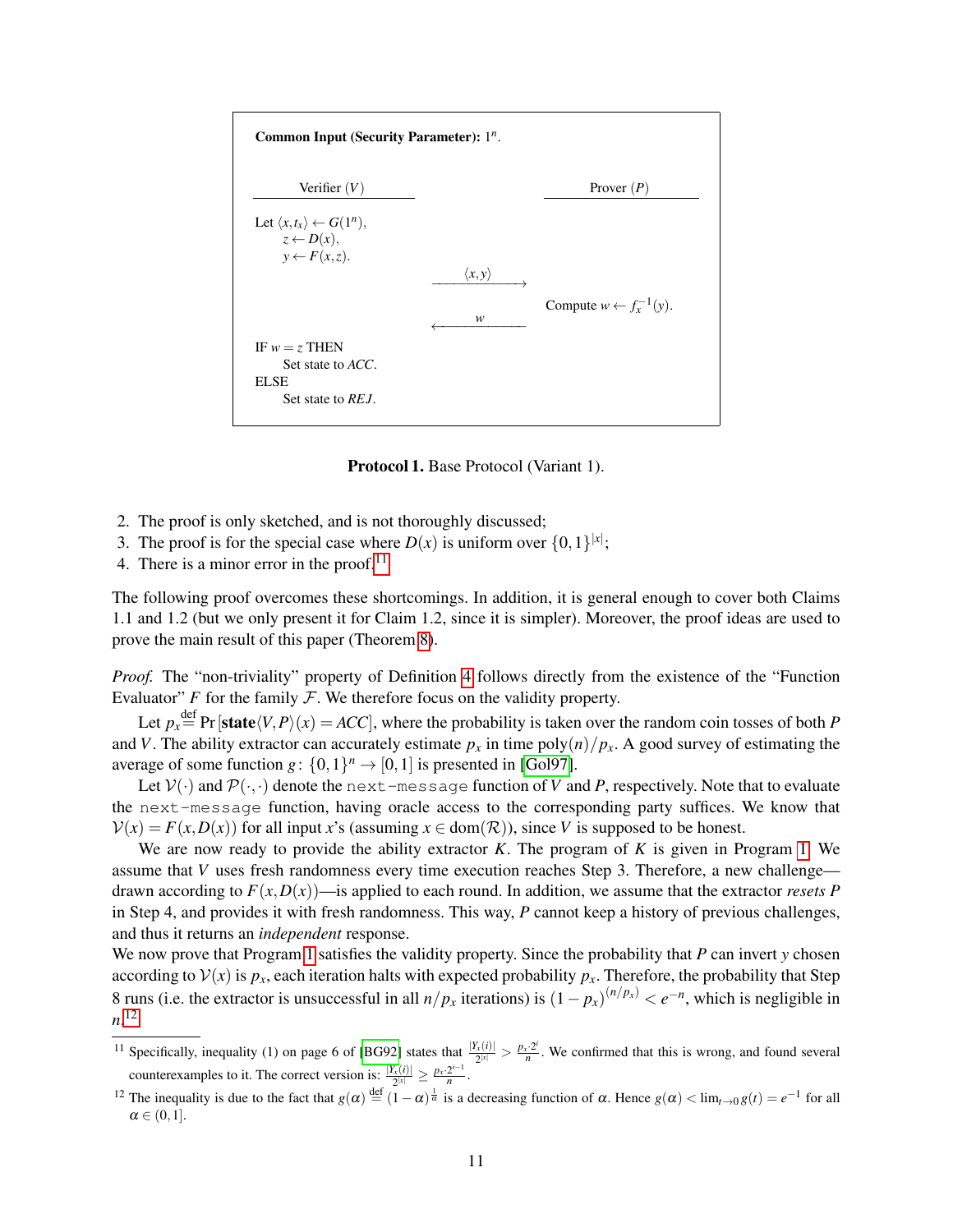<span id="page-11-0"></span>

| 1: | ESTIMATE $p_x$ .                       |
|----|----------------------------------------|
| 2: | FOR $i \leftarrow 1$ TO $n/p_x$ DO     |
| 3: | LET $y \leftarrow \mathcal{V}(x)$ .    |
| 4: | LET $w \leftarrow \mathcal{P}(x, y)$ . |
| 5: | IF $y = F(x, w)$ THEN                  |
| 6: | OUTPUT $\langle w, y \rangle$ .        |
| 7: | HALT.                                  |
| 8: | PERFORM "Exhaustive Search" on y.      |
|    |                                        |

Program 1. The Ability Extractor

Thus, the ability extractor is able to invert at least one of *y*'s provided to it by the verifier with overwhelmingly high probability. The negligible probability can be eliminated by running an exhaustive search in Step 8.

The expected running time of Program [1](#page-11-0) can be decomposed into the following:

- $-$  **Step 1:** Runs in time poly $\frac{n}{n}$ ;
- $-$  **Steps 2–7:** Runs in time  $(n/p_x)$ poly $(n)$ ;
- Step 8: Runs in time  $O(2^n)$  poly(*n*) with expected probability at most  $e^{-n}$ .

Consequently, the expected running time of Program [1](#page-11-0) is  $poly(n)/p_x$ , as required by Definition [4.](#page-7-1)

It is intuitively obvious that the Base Protocol is a "knowledge carrying" proof. In particular, the prover can be used as an "inversion oracle"—That is, a dishonest verifier can exploit the prover to invert any string *y* under  $f_x(\cdot)$ , whose inverse is not "known" to it.

Before trying to give a ZK variant of the Base Protocol, we take note of the following negative result:

<span id="page-11-2"></span>Theorem 2 (Goldreich and Oren [\[Ore87,](#page-25-4) [GO94\]](#page-25-17)). *Let L be a language for which there exists a two-step* auxiliary-input *ZK proof of membership with negligible error. Then*  $L \in \mathcal{BPP}.^{13}$  $L \in \mathcal{BPP}.^{13}$  $L \in \mathcal{BPP}.^{13}$ 

Note that Theorem [2](#page-11-2) holds for proofs of language membership, while the Base Protocol is a proof of computational ability. We do not know whether it holds for such proofs. Thus, we state the modified version as a conjecture.

<span id="page-11-3"></span>*Conjecture 1.* Theorem [2](#page-11-2) holds for proofs of knowledge (respectively proofs of computational ability) as well. That is, Let  $\langle V \leftrightarrow P \rangle$  be a **two-step** *auxiliary-input* ZK proof of knowledge (respectively proof of computational ability) with negligible error on some language  $L = L_R$ . Then, R is trivial, i.e. it can be (strongly) solved by a  $BPP$  algorithm.

Proving or refuting Conjecture [1](#page-11-3) is of independent interest. If it is proven, a two-step ZK version of the Base Protocol is out of question (in the auxiliary-input sense). However, even if Conjecture [1](#page-11-3) is refuted, it may be impossible to give a two-step ZK version of the Base Protocol.

Anyway, we could not conceive of the ZK version of our two-step protocol in the *Standard Model*. Thus, we resorted to a more powerful model of computation, discussed in the next section.

<span id="page-11-1"></span><sup>13</sup> Goldreich and Krawczyk [\[GK90,](#page-25-8) [GK96\]](#page-25-19) proved a similar result for three-step *black-box* ZK proofs of membership.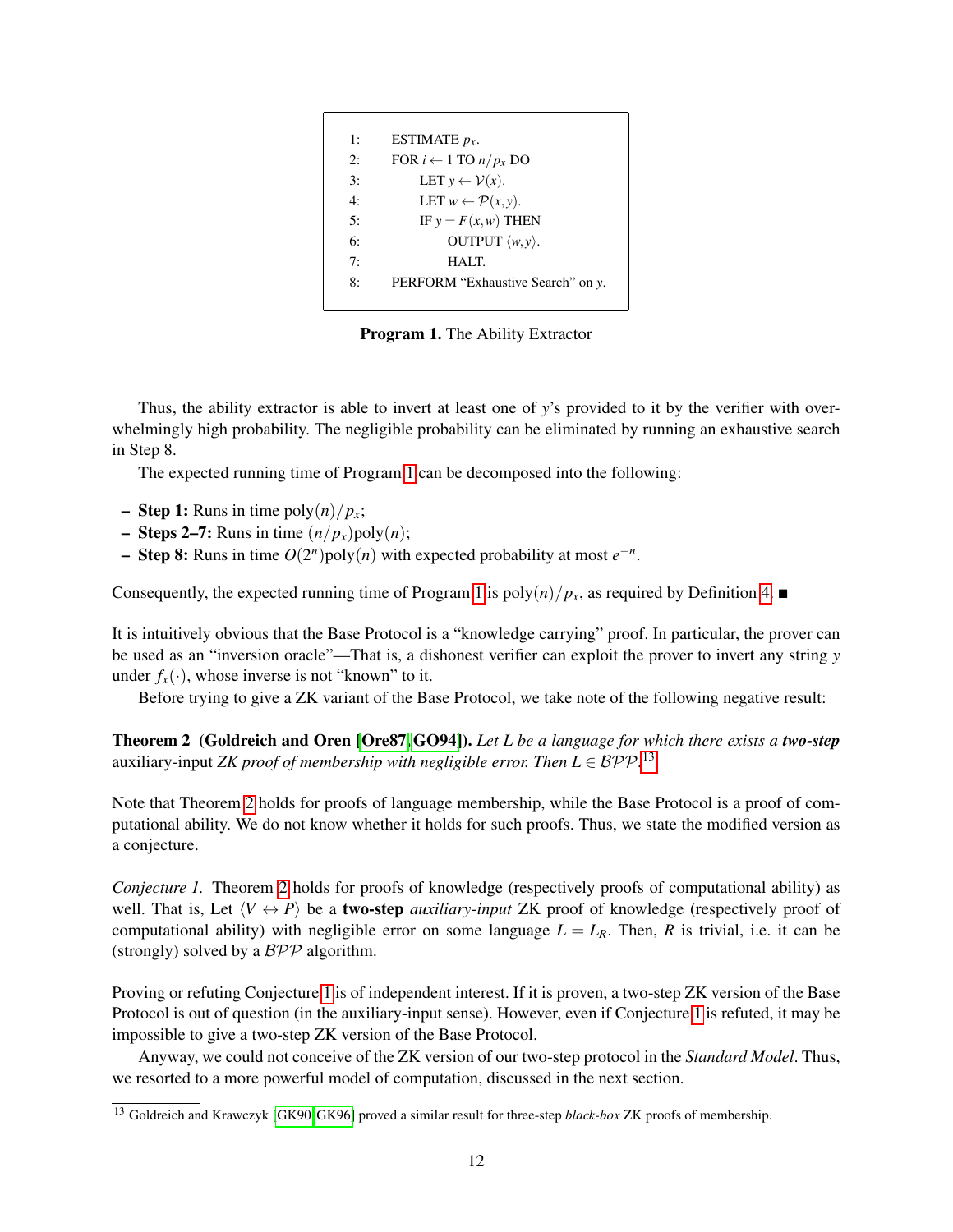## <span id="page-12-0"></span>4 Exploiting the Random Oracle Model

Despite what Conjecture [1](#page-11-3) states, it might be possible to give a two-step ZK version of the Base Protocol in a *different* computational model than the Standard Model. A similar approach has been adopted by Aiello and Håstad [\[AH91\]](#page-23-14). In particular, they proved that *relative* to some oracle A, there exists a two-step passive-observer (Definition [7\)](#page-8-3) PZK proof for some language  $L \notin BPP^A$ .

While at first it may seem that we are proving a similar proposition, our approach is unique in that we perform relativization with respect to a "random oracle" [\[BR93\]](#page-24-4).<sup>[14](#page-12-1)</sup> In addition, [\[AH91\]](#page-23-14) assumes a very loose definition of ZK (in which the adversary is merely a *passive observer*, and may not interfere with the execution of the protocol). Thus, our proposition is stronger in that the adversary (which tries to gain knowledge) is the malicious verifier itself, and can send messages, in addition to observing them.

#### 4.1 The Random Oracle Model

Intuitively, the *Random Oracle Model* (*RO Model*, for short) is the Standard Model augmented with a "random function"  $\mathcal O$ . Every party (including the adversary) can query  $\mathcal O$  at the point of its choice, and receive the answer regardless of its identity.

There are several definitions of the random oracle, based on its length of the input or output. We adopted a definition in which the length of input is arbitrary, while the length of output is bounded by some predetermined function:

Definition 9. *A* random oracle *is a function* O*, chosen uniformly from the collection of all functions whose length of output is*  $\ell(n)$ *, where*  $\ell: \mathbb{N} \to \mathbb{N}$  *is a function, and n is the length of the security parameter of the system* (*e.g. the length of the common input*)*. Symbolically, let*  $\mathbb{F}_{\ell}$  *be the collection mentioned above:*  $\mathbb{F}_{\ell} \stackrel{\text{def}}{=} \big\{f \colon \{0,1\}^* \to \{0,1\}^{\ell(n)}\big\}$ . Then  $\mathcal{O} \leftarrow_R \mathbb{F}_{\ell}$ . *We assume that*  $\ell(\cdot)$  *is a polynomial.*  $\square$ 

There are at least three variants of ZK in the RO Model. The definitions differ in what the *simulator* can perform in order to simulate the view (resp. transcript) of the verifier (resp. the protocol), and whether the distinguisher can access O. We describe the three variants briefly, and justify the variant we adopt for the rest of this paper.

In the original definition of ZK in the RO Model (due to Bellare and Rogaway [\[BR93\]](#page-24-4)), the "RO-Model Simulator" has two advantages over a "Standard-Model Simulator":

- 1. It can see the queries made by parties to  $\mathcal{O}$ , and
- 2. It can choose the answer to every query.

Nielsen [\[Nie02\]](#page-25-10) coined the term "programmability" for the second property, and introduced a new model in which the RO-Model Simulator was not able to program the random oracle. Such model was called the *Non-Programmable Random Oracle* (NPRO) model. One year later, Pass [\[Pas03\]](#page-26-5) showed that a remarkable feature of the ZK in the Standard Model, namely *deniability*, will be lost if we allow the simulator to program the random oracle. Deniability is informally defined as the ability of the prover to deny its *interaction* with the verifier.

Later, in 2009, Wee [\[Wee09\]](#page-26-2) coined the term *Explicitly Programmable Random Oracle* (EPRO) model for the original definition of Bellare and Rogaway [\[BR93\]](#page-24-4), and defined another model he termed the *Fully Programmable Random Oracle* (FPRO) model. In FPRO model, the distinguisher may not query  $\mathcal O$  at all.

<span id="page-12-1"></span><sup>&</sup>lt;sup>14</sup> It might be helpful to draw an analogy: Our work is to [\[AH91\]](#page-23-14), as [\[BG81\]](#page-23-15) is to [\[BGS75\]](#page-23-16). However, this analogy is too informal to be taken serious. It is solely given to provide the reader with some intuition. In addition, note that the main objective of this paper is to revise the concept of ZK, not to provide some specific protocol.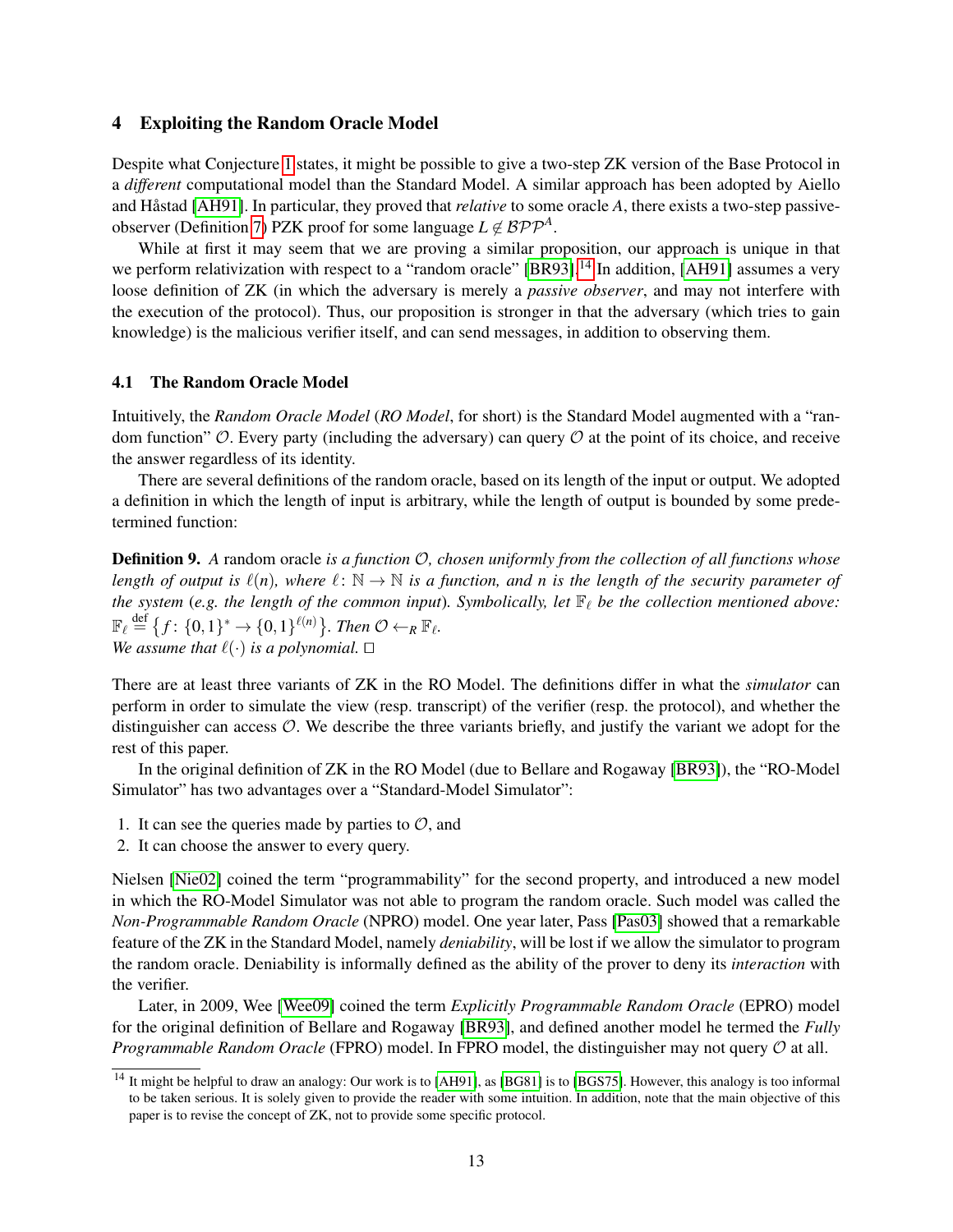Note that the NPRO model is more restrictive than the EPRO model, which in turn is more restrictive than the FPRO model. That is, if a protocol is ZK in the NPRO model, it is ZK in both the EPRO and FPRO models. For this reason, and because we believe that deniability is a natural expectation from any ZK protocol, we adopted the NPRO model for the rest of this paper. The interested reader may consult [\[BR93,](#page-24-4) [Nie02,](#page-25-10) [Pas03,](#page-26-5)[Wee09\]](#page-26-2) for a more thorough review of other models.

We now define what it means for a protocol to be auxiliary-input ZK in the NPRO Model.<sup>[15](#page-13-0)</sup>

**Definition 10 (Auxiliary-Input CZK in the NPRO Model).** Let  $\langle V \leftrightarrow P \rangle$  be an interactive protocol. We *say that this protocol is* auxiliary-input CZK in the NPRO Model *for P on L* = *LR, if for all PPT-ITM-OTM V*<sup>∗</sup>, there exists a PPT-OTM  $M<sub>V</sub>∗$ , such that for every PPT-OTM A (the distinguisher):

$$
\forall c > 0, \exists n_0 \in \mathbb{N} \quad s.t. \quad \forall n \ge n_0, \forall x \in L \cap \{0, 1\}^n, \forall r, \xi \in \{0, 1\}^* \\
\mathbb{E}\left[\mathcal{O} \leftarrow_R \mathbb{F}_{\ell}: \Pr\left[\mathcal{A}^{\mathcal{O}}\left(\text{view}\langle V_r^{* \mathcal{O}}(\xi), P^{\mathcal{O}}\rangle(x)\right) = 1\right] - \Pr\left[\mathcal{A}^{\mathcal{O}}\left(M_{V^*}^{\mathcal{O}}(x, r, \xi) = 1\right]\right] \le n^{-c} \quad .
$$
\n(17)

*The expectation is taken over the random selection of* O*, the first probability is taken over the internal coin tosses of P and* A (*note that V*<sup>∗</sup> *is a deterministic machine with hard-coded randomness r*)*, and the second probability is taken over the internal coin tosses of*  $M_V^*$  *and A.*  $\Box$ 

## 4.2 A ZK Implementation of the Base Protocol

We are now prepared to give a ZK implementation of the Base Protocol. We adopted Variant 1 for some technical reasons.

Let  $\mathcal{F} = \{f_x\}_{x \in X}$  be a collection of trapdoor one-way permutations, and  $\mathcal{O}$  be a random oracle. Define the binary relation  $\hat{R}_x \stackrel{\text{def}}{=} {\{\langle f_x(z), \mathcal{O}(z)\rangle\}}_{z \in D_x}$  for all  $x \in X$ , and let  $\hat{\mathcal{R}}$  denote a family of binary relations:  $\hat{\mathcal{R}} \stackrel{\text{def}}{=} {\{\hat{R}_x\}_{x \in X}}$ . Note that  $\mathcal{D} \stackrel{\text{def}}{=} {\{F(x, D(x))\}_{x \in X}}$  is an input distribution for  $\hat{\mathcal{R}}$ .

Protocol [2](#page-14-0) is an interactive proof of computational ability—That is, one can prove that *V* is an ability verifier for solving  $\hat{R}_x$  under  $F(x,D(x))$  (with zero error). The proof is similar to that of Theorem [1.](#page-9-3)

*Remark 4.* In fact, there is one clever difference: While membership in relation  $R<sub>x</sub>$  (defined in Section [3\)](#page-9-0) can be decided efficiently, this is not the case with relation  $\hat{R}_x$  (see Theorem [3,](#page-14-1) Part (ii)). Hence, if we try to give an ability extractor similar to Program [1,](#page-11-0) the extractor will probably get stuck at Step 5. A simple workaround is to change Definition [4,](#page-7-1) so as to let the ability extractor have oracle access to the final state of *V*.

**Definition 11.** Let  $\chi_R$  denote the **characteristic function** of the k-ary relation R. That is, for every  $\langle a_1,\ldots,a_k\rangle \in$  $({0,1}^*)^k$ :

$$
\chi_R(\langle a_1,\ldots,a_k\rangle) = \begin{cases} 1 & \text{if } \langle a_1,\ldots,a_k\rangle \in R, \\ 0 & \text{otherwise.} \end{cases}
$$
 (18)

<span id="page-13-0"></span><sup>&</sup>lt;sup>15</sup> Unruh [\[Unr07\]](#page-26-6) put forward a new definition for auxiliary-input in the RO model, in which the auxiliary-input is dependent on the choice of O. Later, Wee [\[Wee09\]](#page-26-2) proved that the ZK property is not closed under sequential composition, unless the protocol at hand is RO-dependent auxiliary-input ZK. However, as we will point out at the end of Section [5,](#page-17-0) Wee's proof invalidates under our revised definition of ZK. Thus, the validity of his negative result remains open (under the new definition of ZK).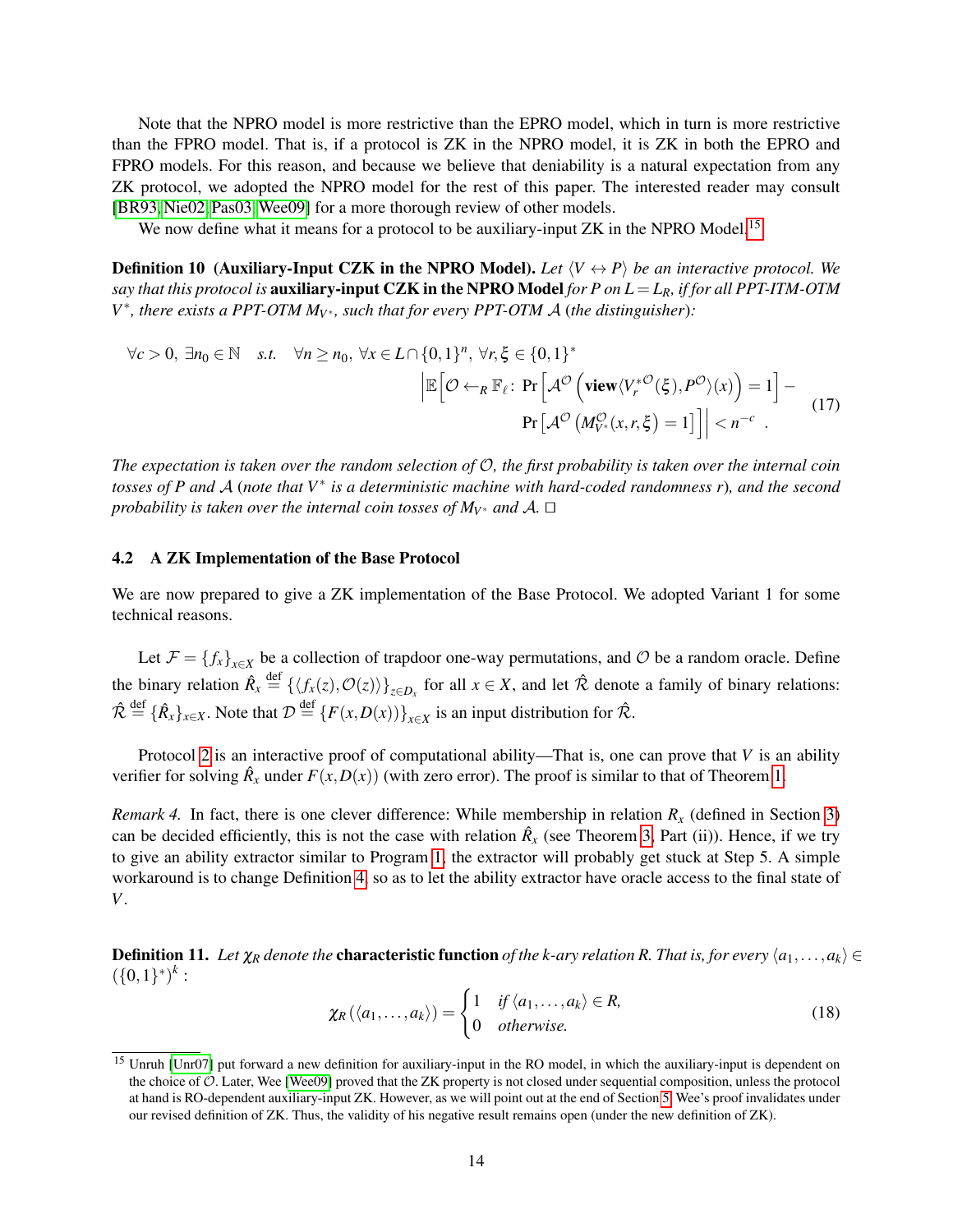<span id="page-14-0"></span>

Protocol 2. Alleged ZK Implementation of the Base Protocol.

*Relation R is* **hard to decide** *if for every efficient algorithm A, there exists an infinite sequence*  $\{s_i\}_{i\in\mathbb{N}}$ *,* where for all  $i \in \mathbb{N}$ , we have  $s_i \in (\{0,1\}^*)^k$  and  $Pr[\mathcal{A}(s_i) = \chi_R(s_i)] < \frac{1}{2} + negl(|s_i|)$ . The probability is taken *over the internal coin tosses of* A*.*

*Relation R is* hard to approximate *if there exists an efficient algorithm S, such that for every efficient algorithm* A:

$$
\forall c > 0, \exists n_0 \in \mathbb{N} \quad s.t. \quad \forall n \ge n_0
$$
  
Pr[ $\langle a_1, \dots, a_k \rangle \leftarrow S(1^n)$ :  $\mathcal{A}(\langle a_1, \dots, a_k \rangle) = \chi_R(\langle a_1, \dots, a_k \rangle)] < \frac{1}{2} + n^{-c}$ . (19)

*where the probability is taken over the internal coin tosses of S and* A*.*

*In the RO Model, algorithms S and* A *have oracle access to* O*. In addition, the corresponding probabilities are taken over the random selection of*  $\mathcal O$  *as well.*  $\Box$ 

<span id="page-14-1"></span>We are now ready to state and prove Theorem [3.](#page-14-1)

**Theorem 3.** *Relation*  $\hat{\mathcal{R}}$  *(defined at the beginning of this section) is*:

(i) *hard to approximate; and*

(ii) *hard to decide.*

*Proof.* Part (i)— Let *S* be the efficient algorithm whose code is described in Program [2.](#page-15-0) Note that on input  $1^n$ , *S* outputs a pair  $\langle y, r \rangle$ , as well as a string *x*. The latter provides extra information about the former. Outputting such extra information strengthens Theorem [3,](#page-14-1) since we will indeed prove that no efficient adversary can approximate or decide  $\hat{\mathcal{R}}$ , even if it is provided with such extra information.

Let A be any efficient program, and define  $d \leftarrow \mathcal{A}(S(1^n)) = \mathcal{A}(x, \langle y, r \rangle)$ , characterizing A's verdict as to whether or not the output of *S* belongs to  $\hat{\mathcal{R}}$ . Let  $E_1$  denote the event that  $\hat{\mathcal{O}}$  is queried at point  $z = f_x^{-1}(y)$ , and  $E_2$  denote the event that  $d = \rho$ . The proof is based on lemmas [1](#page-14-2) and [2.](#page-16-0)<sup>[16](#page-14-3)</sup>

<span id="page-14-3"></span><span id="page-14-2"></span><sup>16</sup> The idea is based on the work of Bellare *et al.* [\[BHSV98\]](#page-23-13).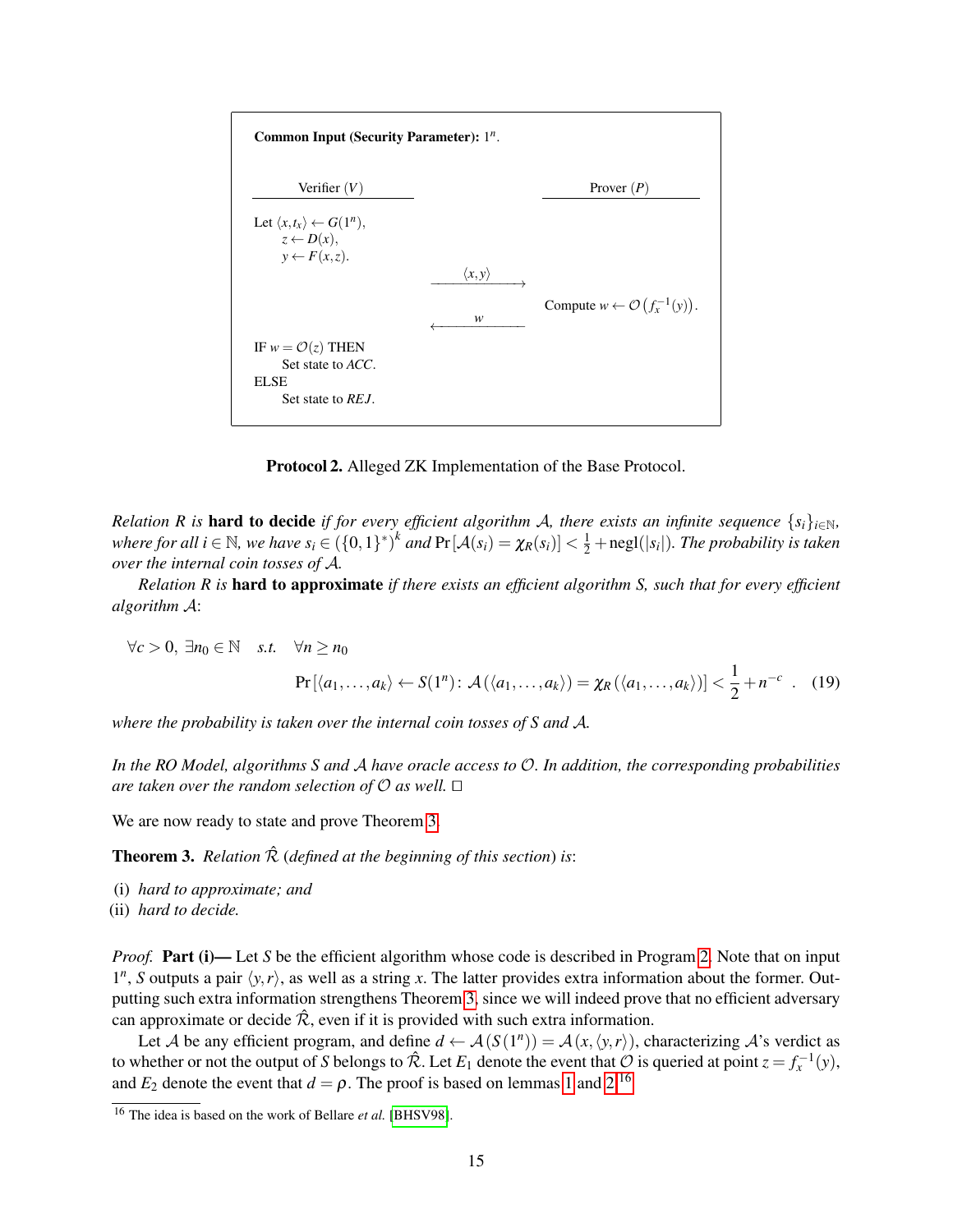```
1: LET \langle x, t_x \rangle \leftarrow G(1^n).
2: LET \mathcal{O} \leftarrow_R \mathbb{F}_{\ell}.
3: LET z \leftarrow D(x).
4: LET y \leftarrow F(x, z).
5: LET \rho \leftarrow_R \{0,1\}.6: IF \rho = 0 THEN
7: LET r \leftarrow \mathcal{O}(z).
8: ELSE
9: LET r \leftarrow_R \{0,1\}^{\ell(|x|)}.
10: OUTPUT (x, \langle y, r \rangle).
```
<span id="page-15-1"></span>**Program 2.** The algorithm used to prove that  $\hat{\mathcal{R}}$  is hard to approximate.

| 1:  | LET $\Psi \leftarrow \varnothing$ .                  |
|-----|------------------------------------------------------|
| 2:  | FOR $i \leftarrow 1$ TO $t_A( x )$ DO                |
| 3:  | SINGLE-STEP $\mathcal{A}(x, \langle y, r \rangle)$ . |
| 4:  | IF $A$ halts THEN                                    |
| 5:  | HALT.                                                |
| 6:  | ELSE IF $\mathcal A$ queries $\mathcal O$ THEN       |
| 7:  | LET q be the query.                                  |
| 8:  | IF $y = F(x,q)$ THEN                                 |
| 9:  | OUTPUT <i>a</i> .                                    |
| 10: | HALT.                                                |
| 11: | ELSE IF $q \in \text{dom}(\Psi)$ THEN                |
| 12: | ANSWER query with $\Psi(q)$ .                        |
| 13: | <b>ELSE</b>                                          |
| 14: | LET $\psi \leftarrow_R \{0,1\}^{\ell( x )}$ .        |
| 15: | LET $\Psi \leftarrow \Psi \cup \{(q, \psi)\}.$       |
| 16: | ANSWER query with $\psi$ .                           |
|     |                                                      |

**Program 3.** Algorithm of  $A'$ .

**Lemma 1.** *For large enough x's*,  $Pr[E_1] = negl(|x|)$ *.* 

*Proof.* Assume to the contrary that, there exists some  $c \in \mathbb{N}$ , such that the probability that  $\mathcal O$  is queried at point *z* is greater than  $|x|^{-c}$  for infinitely many *x*'s. We show that, there exists an efficient algorithm  $\mathcal{A}'$ , which uses A as a subroutine, and inverts infinitely many *y*'s with non-negligible probability.

Let  $t_A(\cdot)$  be a polynomial upper-bounding the running time of A. Program [3](#page-15-1) describes the algorithm of  $\mathcal{A}'$  on input  $(x, \langle y, r \rangle)$  generated by Program [2.](#page-15-0)

Let us describe Program [3.](#page-15-1) Function  $\Psi$ , defined in Step 1, is to simulate the random oracle  $\mathcal{O}$ . Queries made by  $A$  should be answered consistently; that is, if  $A$  has asked them before, it should get the same answer. This consistency measure is enforced in Steps 11–16.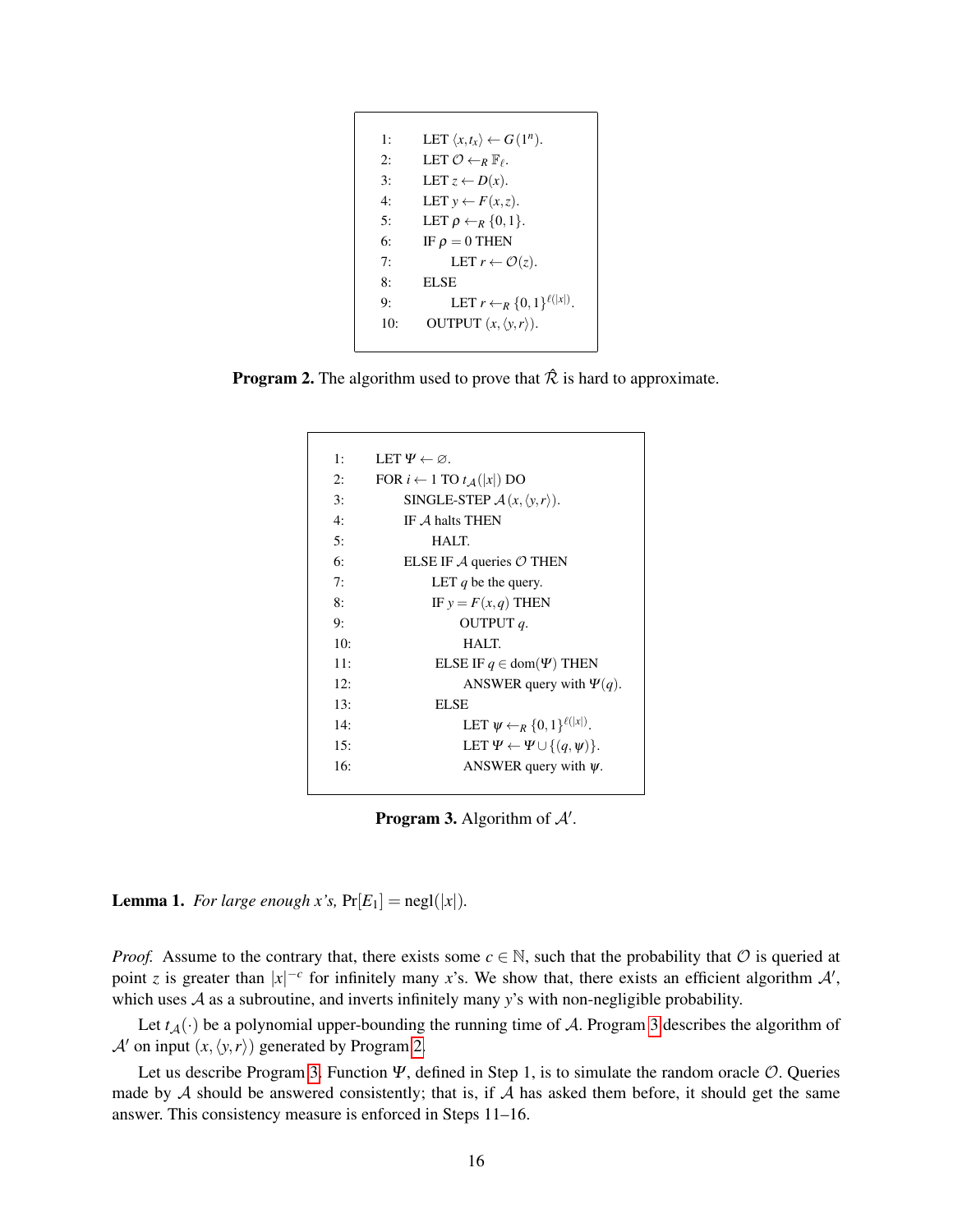```
1: LET \langle x, t_x \rangle \leftarrow G(1^n).
2: LET \mathcal{O} \leftarrow_R \mathbb{F}_{\ell}.
3: LET z \leftarrow D(x).
4: LET y \leftarrow F(x, z).
5: LET \rho \leftarrow_R \{0,1\}.6: IF \rho = 0 THEN
7: LET r \leftarrow U_{\ell}.
8: ELSE
9: LET r \leftarrow U'_\ell.
10: OUTPUT (x, \langle y, r \rangle).
```
Program 4. A modified version of Program [2.](#page-15-0)

*Remark 5.* Instead of function Ψ, we could have used *pseudorandom function generators* [\[GGM86\]](#page-25-20) for more efficiency (in terms of *storage*). However, that would make the analysis more complex, which is undesirable.

In Step 3, SINGLE-STEP  $\mathcal A$  means "to proceed one step in the computation of  $\mathcal A$ ." If the next computation step of A is HALT, algorithm A' halts as well (Steps 4–5), while if it is a query to  $\mathcal{O}$ , algorithm A' first checks whether it is  $f_x^{-1}(y)$  (Step 8), and if so, outputs it and halts. Otherwise, A' tries to simulate the behavior of a random oracle as described above.

Obviously, algorithm  $A'$  outputs  $f_x^{-1}(y)$  with the same probability that A queries  $O$  at point  $f_x^{-1}(y)$  (on average). Since we assumed that the latter probability was non-negligible for infinitely many *x*'s, so would be the former probability. But this contradicts the non-invertibility of  $\mathcal F$  by efficient machines.

# <span id="page-16-0"></span>**Lemma 2.**  $Pr[E_2 | E_1'] = \frac{1}{2}$ .

*Proof.* Assuming  $E_1'$  (that is,  $\mathcal O$  is *not* queried at point  $z = f_x^{-1}(y)$ ), from the viewpoint of  $\mathcal A$ , the output of Program [2](#page-15-0) is indistinguishable from that of Program [4,](#page-16-1) where  $U_\ell$  and  $U'_\ell$  are two independent uniform distributions over  $\{0,1\}^{\ell(|x|)}$ . In Program [4,](#page-16-1) conditioned on  $E_1'$ , A cannot distinguish the case where  $\rho = 0$ from the case that  $\rho = 1$ , even in the information-theoretic sense. Therefore,  $Pr[E_2 | E_1'] = \frac{1}{2}$ .

Given lemmas [1](#page-14-2) and [2,](#page-16-0) inequality [\(20\)](#page-16-2) holds.

<span id="page-16-2"></span>
$$
\frac{1}{2} = \Pr[E_2 | E_1'] = \frac{\Pr[E_2 \cap E_1']}{\Pr[E_1']} \n= \frac{\Pr[E_2 - E_1]}{\Pr[E_1']} = \frac{\Pr[E_2] - \Pr[E_1 \cap E_2]}{\Pr[E_1']} \n\ge \frac{\Pr[E_2] - \Pr[E_1]}{\Pr[E_1']} = \frac{\Pr[E_2] - \text{negl}(|x|)}{1 - \text{negl}(|x|)} .
$$
\n(20)

Thus  $Pr[E_2] \leq \frac{1}{2} + \frac{1}{2}$  $\frac{1}{2}$ negl(|x|), and Part (i) follows.

Part (ii)— Any hard-to-approximate relation is trivially hard to decide, since for infinitely many  $n$ ,  $S(1^n)$ produces tuples which no efficient algorithm  $A$  can decide their membership with probability better than  $\frac{1}{2} + \operatorname{negl}(n)$ .

Part (i) of Theorem [3](#page-14-1) provides us with an invaluable tool to prove the main results of this paper: That is, Protocol [2](#page-14-0) is a ZK proof. This proposition is studied in the next section.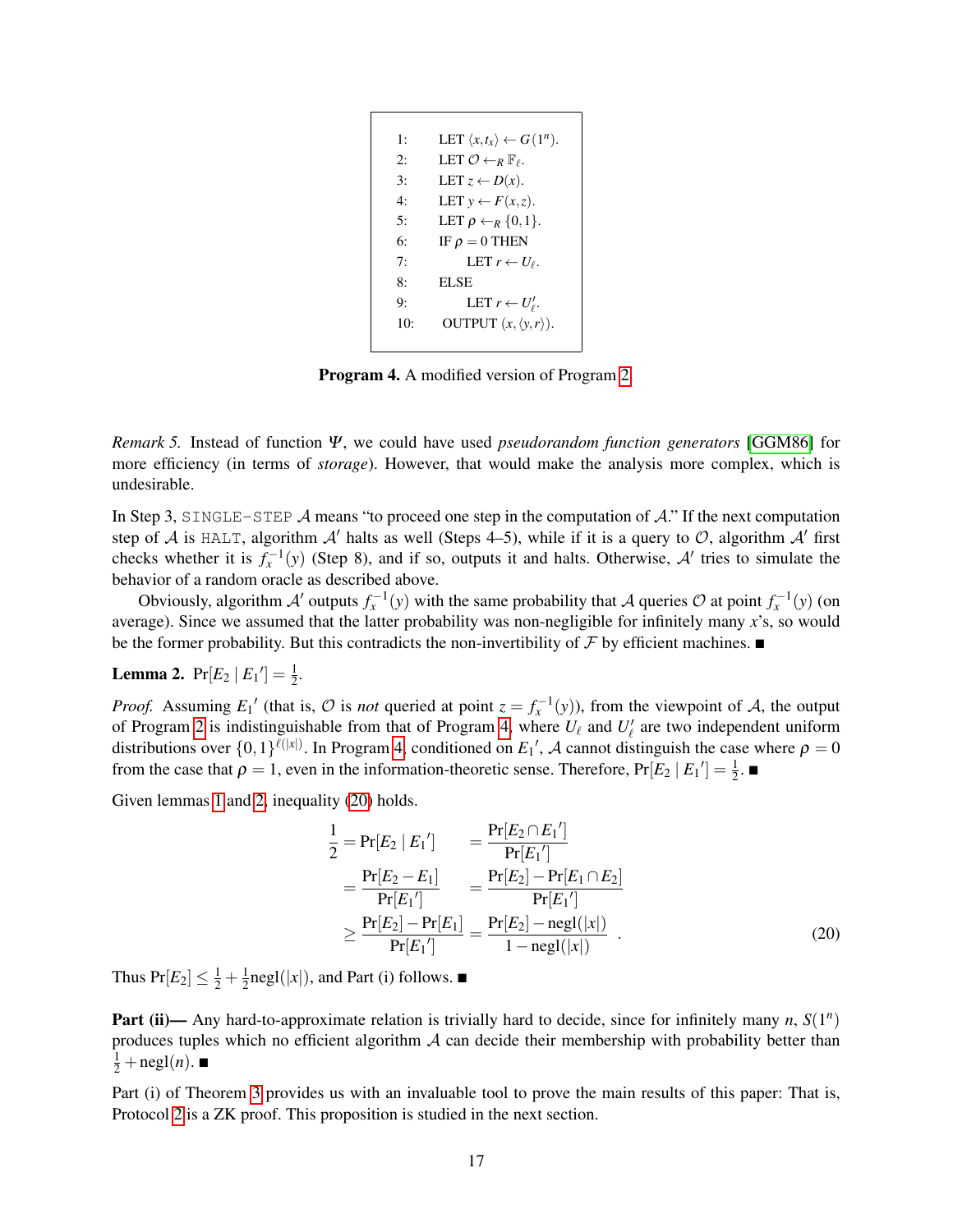```
0: LET \Psi \leftarrow \varnothing.
         (This step is taken only while initializing).
1: LET \langle x, y \rangle \leftarrow \mathcal{V}^*(1^n).
2: IF y \notin \text{dom}(\Psi) THEN
3: LET \psi \leftarrow_R \{0,1\}^{\ell(|x|)}.
4: LET \Psi \leftarrow \Psi \cup \{(y, \psi)\}.5: OUTPUT \langle 1^n, x, y, \Psi(y) \rangle.
```
**Program 5.** The Simulator  $M_{V^*}$  of Theorem [4.](#page-17-1)

# <span id="page-17-0"></span>5 Main Results

In the previous section, we proved that Protocol [2](#page-14-0) is a proof of computational ability. In this section, we will concentrate on the ZK property of this protocol. We start by proving that Protocol [2](#page-14-0) is ZK in the sense of Definition [7.](#page-8-3)

## <span id="page-17-1"></span>Theorem 4. *Protocol [2](#page-14-0) is passive-observer CZK.*

*Proof.* Consider the simulator described by Program [5.](#page-17-2) The simulator simply lets  $V^*$  send its challenge, and then answers the challenge with a random string. A more detailed description follows.

Since the algorithm of the simulator is efficient, algorithm  $\mathcal A$  of Definition [7](#page-8-3) can easily run it over and over, and the simulator should always give the same answer to the same challenge. This is because A can easily force  $V^*$  to ask the same challenge *y*, since due to the universal quantifier over  $V^*$  and A in Definition [7,](#page-8-3) A might ask for a deterministic  $V^*$ . The simulator uses function  $\Psi(\cdot)$  to "memorize" queries already asked (Steps 0 and 2–4), similar to Program [3.](#page-15-1) Note that Step 0 of  $M_{V^*}$  runs only once, during the initialization phase.

Step 1 uses  $V^*$ 's next-message function  $\mathcal{V}^*(\cdot)$  to get the query. Here, we assume that  $\mathcal{V}^*(\cdot)$  uses the internal coin tosses of  $V^*$ , and didn't mention the randomness explicitly.

Finally, Step 5 outputs the proof transcript. According to Part (i) of Theorem [3,](#page-14-1) no efficient algorithm can distinguish such "simulated" output from the real output with probability better than  $\frac{1}{2} + \text{negl}(|x|)$ , when  $\overline{x}$  is large enough. This completes the proof.  $\blacksquare$ 

<span id="page-17-4"></span>Corollary 1 (cf. [\[AH91\]](#page-23-14)). *Relative to a random oracle* O*, there exists a two-step passive-observer CZK proof for some relation*<sup>[17](#page-17-3)</sup>  $\hat{\mathcal{R}} \notin \mathcal{BPP}^{\mathcal{O}}$ .

*Proof.* Corollary [1](#page-17-4) follows from Theorem [4,](#page-17-1) and Part (i) of Theorem [3.](#page-14-1) (The latter is used to show that  $\hat{\mathcal{R}} \notin \mathcal{BPP}^{\mathcal{O}}$ .) ■

Theorem [4](#page-17-1) shows that no passive observer can gain knowledge by eavesdropping on the transcript of Protocol [2.](#page-14-0) Can we extend this result from passive observers to dishonest verifiers? That is, can we migrate from the above simulator—which constructed the transcript of the protocol—towards some simulator that constructs the view of any verifier?

To answer the above question, we first note that Protocol [2](#page-14-0) is HVCZK: On input 1*<sup>n</sup>* , and for every *r* ∈ {0, 1}<sup>\*</sup>, the simulator *M* first runs  $V_r(1^n)$  to get the challenge (i.e. *y* = *F*(*x*,*z*)). It then replies with some random value, and monitors the query *V* makes to  $\mathcal{O}$ . Due to the honesty of *V*, it will query  $\mathcal{O}$  at *z*. Having *z* 

<span id="page-17-3"></span><sup>&</sup>lt;sup>17</sup> We implicitly generalized  $BPP$  to cover relations, in addition to languages.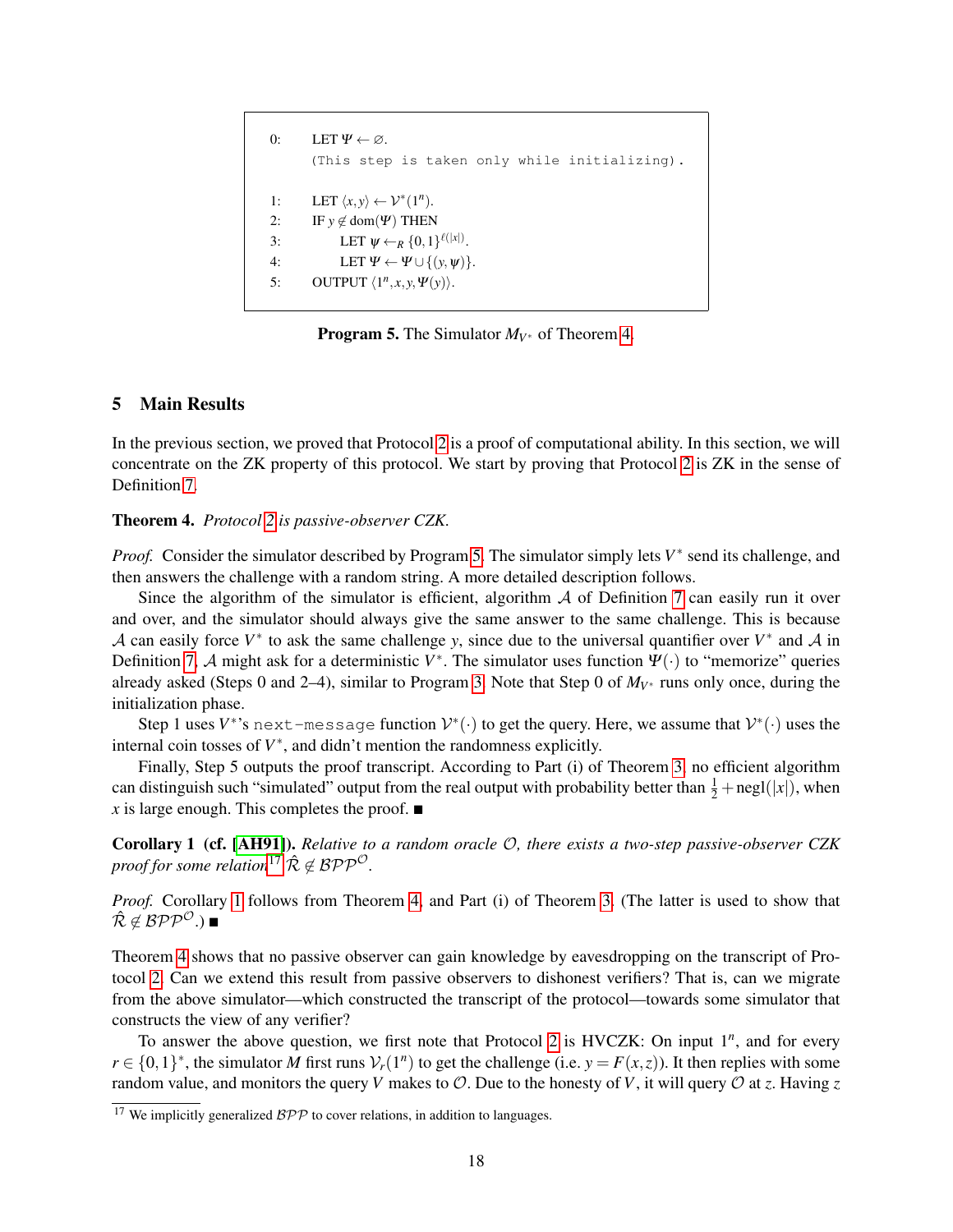<span id="page-18-1"></span>1: 
$$
\text{LET } r' \leftarrow \pi_{V^*}(1^n,r), \langle x,t_x \rangle \leftarrow G_{r'}(1^n), z \leftarrow D_{r'}(x), y \leftarrow F_{r'}(x,z).
$$

- 2: **SEND**  $\langle x, y \rangle$  **TO** *P***.**
- 3: RECEIVE *w* FROM *P*.
- 4: ABORT interaction.
- 5: INVESTIGATE *w* to gain knowledge.

**Program 6.** The Program of  $V^* \in V^*$ .

at hand, M will output  $\langle 1^n, r, \perp, x, y, \mathcal{O}(z) \rangle$ . The symbol  $\perp$  denotes that the auxiliary input is empty, since the honest verifier does not use such input. Note that the simulated view is *identical* to the real view. Therefore, not only Protocol [2](#page-14-0) is HVCZK, but it is honest-verifier PZK (HVPZK).

Another possible way of outputting a view identical to the real view is as follow: On input  $\langle 1^n, r, \perp \rangle$ , *M* runs algorithms *G*, *D*, and *F* to get *x*, *y*, and *z*, and outputs  $\langle 1^n, r, \bot, x, y, \mathcal{O}(z) \rangle$ .

In contrast to the passive-observer and honest-verifier cases, it is impossible to prove the ZK property for general verifiers using "classical" ZK definitions. In particular, old techniques such as *rewinding* the verifier or *monitoring* the verifier's queries to the random oracle will not help the simulator. Theorem [5](#page-18-0) states this formally.

# <span id="page-18-0"></span>Theorem 5. *Protocol [2](#page-14-0) is not ZK in the classical* black-box *CZK sense.*

*Proof* (Sketch). Consider the family V<sup>\*</sup> of dishonest verifiers, each of which has a polynomial-time computable permutation, hard-coded into its program. That is, to every verifier  $V^* \in V^*$ , a polynomial-time computable permutation  $\pi_{V^*}: 1^* \times \{0,1\}^* \to \{0,1\}^*$  is associated, where the first input determines the running time, while the second input specifies the domain over which the permutation is applied. (Note that only a polynomial prefix of the second input is used.) Since there are infinitely many such permutations,  $V^*$  will be an infinite family. The verifiers in  $V^*$  are dishonest since they do not use their random input *r* directly; instead, they first compute  $r' = \pi_{V^*}(1^n, r)$ , and then use r' instead of r. Since  $\pi_{V^*}$  is a permutation and  $r$  is a uniformly random string,  $r'$  will be a uniformly random string as well.

The program of  $V^* \in V^*$  is described in Program [6.](#page-18-1) *M* cannot acquire *z* by monitoring  $V^*$ 's queries to  $\mathcal{O}$ , since it does not make any queries at all. Therefore, it should try another trick.

The black-box CZK requires the existence a *universal* simulator *M* for all verifiers. Since there are infinitely many permutations  $\pi_{V^*}$ , *M* cannot incorporate the description of all such permutations into its program. In contrast, since the distinguisher A is chosen after  $V^*$ , we can assume that  $\pi_{V^*}$  is hard-coded into A's program. Fixing *r*, A can deterministically verify whether the output of the simulator is *identically* distributed to the real view: Assume that, on input  $\langle 1^n, r, \xi \rangle$ , *M* outputs  $\langle 1^n, r, \xi, x', y', w \rangle$ . Then, *A* computes  $r' = \pi_{V^*}(1^n, r)$ , and outputs 1 if and only if:

- $\sim$  *x'* equals the first component of *G*<sub>*r'*</sub>(1<sup>*n*</sup>); AND
- $-y'$  equals  $F_{r'}(x', D_{r'}(x'))$ ; AND
- $w$  equals  $\mathcal{O}(D_{r'}(x'))$ .

Therefore, given the input  $\langle 1^n, r, \xi \rangle$ , the values of *x'*, *y'*, and *w* are uniquely determined. This implies that *M* has one of the following two approaches to satisfy  $\mathcal{A}$ :

- 1. Find  $\pi_{V^*}$  so that it can compute *r'*, and therefore the second component of  $G_r(1^n)$  (that is, the trapdoor).
- 2. Get  $\langle x, y \rangle$  using the next-message function of  $V^*$ , and try to find  $z'$  such that  $\mathcal{O}(z') = \mathcal{O}(f_x^{-1}(y))$ .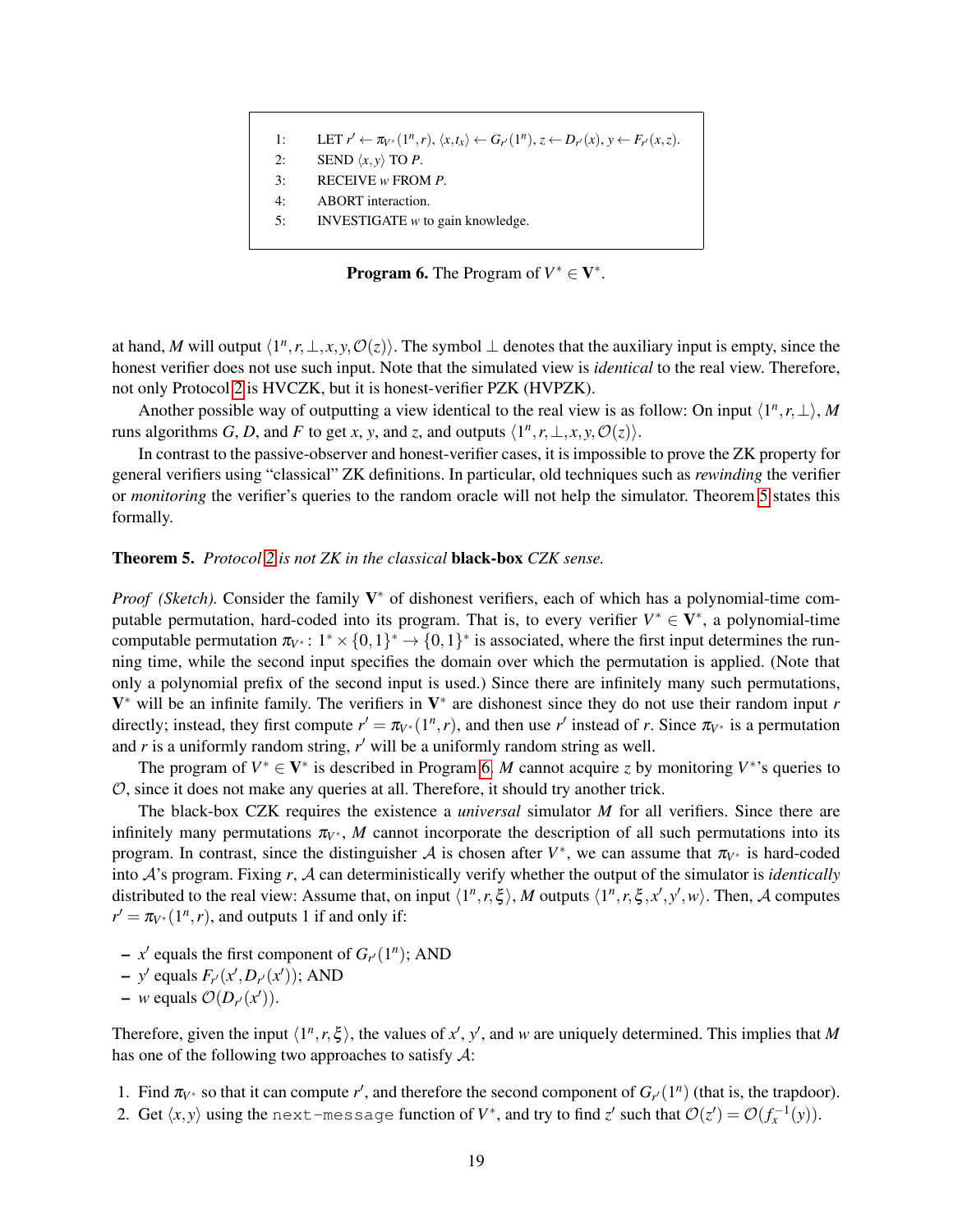The first approach is infeasible due to the universality of the simulator (described earlier). The second approach is infeasible since it involves inverting the one-way permutation  $f<sub>x</sub>$ .

<span id="page-19-0"></span>We conclude that a black-box simulator for Protocol [2](#page-14-0) does not exist.

As a side note, if we assume that Protocol [2](#page-14-0) is ZK in the *classical* auxiliary-input sense (which is less strict than the black-box sense), then Theorem [6](#page-19-0) holds.

Theorem 6. *If Conjecture [1](#page-11-3) holds, and Protocol [2](#page-14-0) is ZK in the* classical *auxiliary-input sense, it will be a* non-contrived[18](#page-19-1) *example of a protocol secure* (≡*ZK*) *in the RO Model which, for no implementation of the random oracle in the Standard Model will remain secure* ( $\equiv ZK$ ).

*Proof.* Conjecture [1](#page-11-3) states that nontrivial two-step auxiliary input ZK proofs of computational ability do not exist in the Standard Model. if Protocol [2](#page-14-0) is ZK in the *classical* auxiliary-input sense, and because it is two-step, any implementation of the random oracle (using a single function or a function ensemble) will not preserve the ZK property in the Standard Model. ■

Now that we proved that Protocol [2](#page-14-0) does not possess a black-box simulator, let us intuitively justify why failure to show the existence of such simulator does not rule out the ZK property for this protocol. Consider a spectrum of verifiers, from the honest one (which exactly follows the prescribed rules of protocol), to the most adversarial ones (which deviate from the rules of protocol as much as they can). We proved earlier that the protocol is HVPZK. Consequently, the protocol is ZK at one extreme of the spectrum.

In the middle of the spectrum, we have verifiers with "some knowledge" about *z*. As an example, consider verifiers with "full knowledge" about *z*, such as those of Theorem [5.](#page-18-0) Such verifiers "know" *z*, but do not let the simulator learn it too. However, the protocol is *conceptually* ZK for such verifiers, since the message sent by *P* (i.e.  $\mathcal{O}(z)$ ) will not carry more knowledge than *z*.

We now look at the other extreme of the spectrum, where the (dishonest) verifier  $V^*$  "knows" nothing about *z* (beyond what can be efficiently computed from *y*). For instance, consider a verifier with empty auxiliary input, which sets  $y \leftarrow_R \{0,1\}^{|x|}$  and sends it to P. The protocol is ZK for such  $V^*$  as well, since it has no advantage over a passive observer; and by Theorem [4,](#page-17-1) we know that the protocol is CZK for passive observers.

We intuitively and *conceptually* argued that Protocol [2](#page-14-0) is ZK for special classes of verifiers in different parts of the spectrum. However, is it true for other types of verifiers? (That is, those dishonest verifiers possessing some *partial* knowledge about *z*.)

To answer the above question, let us present several notations. For all *n* ∈ N, and every efficient (possibly dishonest) verifier *V* (of Protocol [2\)](#page-14-0), and for every  $r, \xi \in \{0,1\}^*$ , let  $\mathcal{V}_{r,\xi}(1^n)$  denote the next-message function of *V* on common input 1<sup>n</sup>, random input *r*, and auxiliary input  $\xi$ . Similarly, let  $\mathcal{P}(1^n, x, y)$  be the next-message function of the (honest) prover *P* on common input  $1^n$  and on  $\langle x, y \rangle \leftarrow \mathcal{V}_{r,\xi}(1^n)$ . (The random input, if any, is implicit in this function.) Let *M* be the simulator in Program [5,](#page-17-2) with the difference that Step 1 is no longer needed.

Now consider the experiment in Program [7,](#page-20-1) which is similar to Program [2.](#page-15-0) Define  $\Delta_{\mathcal{A}} \stackrel{\text{def}}{=} \Delta_{\mathcal{A}}(x; r, \xi) \stackrel{\text{def}}{=}$  $Pr[d = \rho]$ , where the probability is taken over the random selection of O and the internal coin tosses of A and *M*. We did not mentioned the internal coin tosses of *P* since there exists a deterministic algorithm, which can mimic the behavior of *P* on *y*. That is,  $f_x^{-1}(y)$  can be computed deterministically.

As stated in the informal analysis above, if *V* is honest, there exists an efficient machine A which can easily distinguish the real proof from the simulated proof. This is due to the fact that since the honest *V* "knows" *z*, there exists some efficient machine A which, given the same common and random inputs as *V*, can regenerate *z*. Then, A queries  $\mathcal O$  at *z*, and outputs 1 if its *sixth* input (i.e. *w*) is  $\mathcal O(z)$ , and 0

<span id="page-19-1"></span><sup>&</sup>lt;sup>18</sup> Canetti, Goldreich, and Halevi [\[CGH98,](#page-24-15) [CGH04,](#page-24-16) [CGH08\]](#page-24-17) proved this theorem for *contrived* encryption and signature schemes.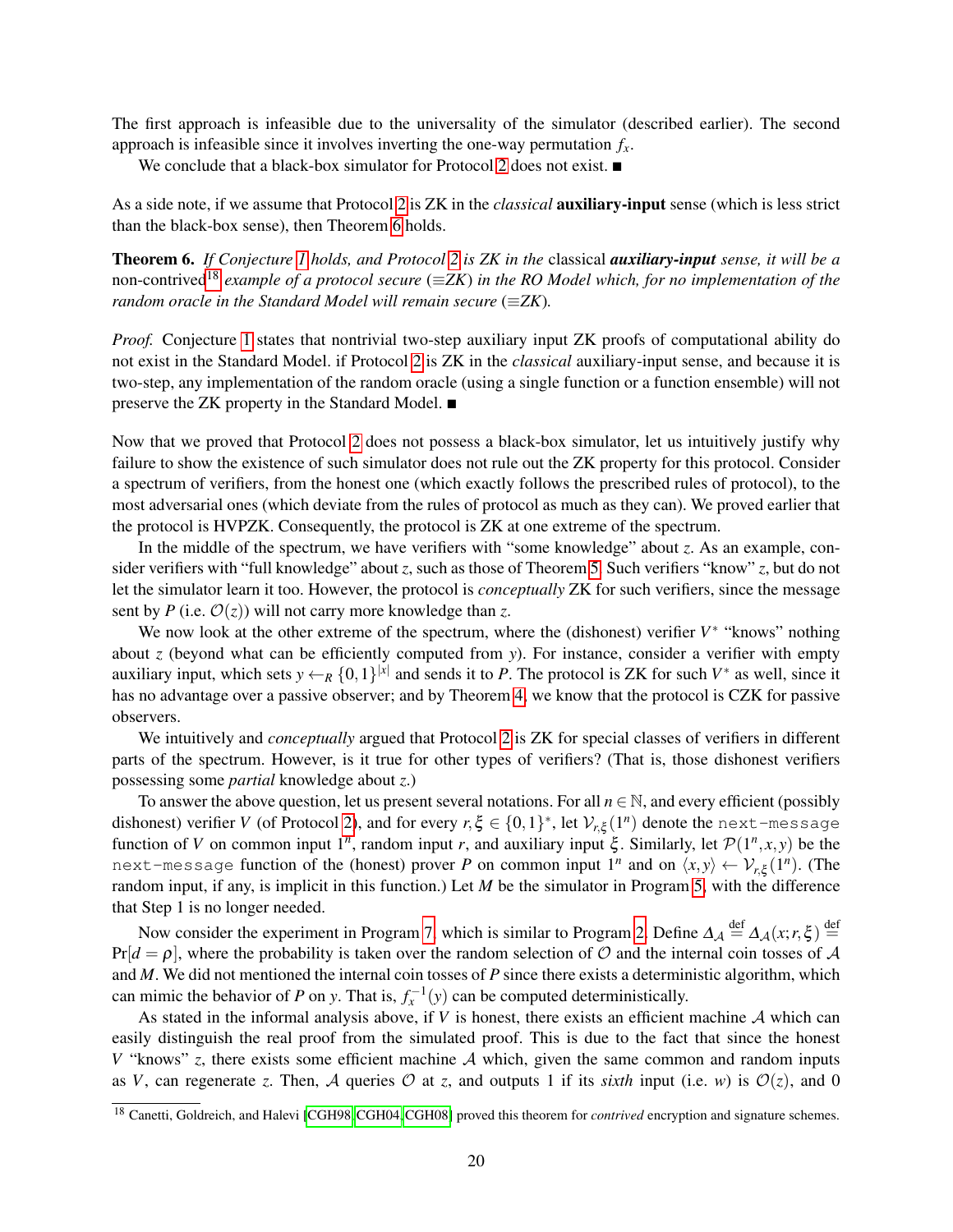<span id="page-20-1"></span>1: LET  $\rho \leftarrow_R \{0,1\}.$ 2: LET  $\langle x, y \rangle \leftarrow \mathcal{V}_{r, \xi}(1^n)$ . 3: LET  $\mathcal{O} \leftarrow \mathbb{F}_{\ell}$ . 4: IF  $\rho = 1$  THEN 5: LET  $w \leftarrow \mathcal{P}(1^n, x, y)$ . 6: ELSE 7: LET  $w \leftarrow M(1^n, r, \xi, x, y)$ . 8: LET  $d \leftarrow \mathcal{A}^{\mathcal{O}}(1^n, r, \xi, x, y, w).$ 

Program 7. An experiment used to prove Theorem [8.](#page-20-0)

otherwise. Thus, for the honest verifier and such  $A$ ,  $\Delta_A \geq 1 - \text{negl}(n)$ . (There's a negligible probability that the simulator outputs the correct response.) On the other hand, if *V* is the dishonest verifier described in the informal analysis above (where  $V^*$  knew nothing about *z*), we have  $\Delta A \leq \frac{1}{2} + \text{negl}(n)$  for every efficient algorithm A and large enough *n*'s. (The proof is similar to that of Theorem [4.](#page-17-1))

Define the advantage of  $A$  in guessing  $\rho$  (and therefore distinguishing real and simulated views) as  $\delta_A \stackrel{\text{def}}{=} 2\Delta_A - 1$ . By definition, the  $|\delta_A|$  equals the absolute difference of two probabilities: The probability that  $A$  outputs 1 given the real view, and the probability that  $A$  outputs 1 given the simulated view.

<span id="page-20-2"></span>**Theorem 7.** *For every efficient* A, the probability that A queries  $\mathcal O$  at z is at least  $\delta_{\mathcal A}$ *.* 

*Proof.* Let events  $E_1$  and  $E_2$  be defined as in the proof of Theorem [3.](#page-14-1) That is, let  $E_1$  denote the event that  $\mathcal O$ is queried at point *z*, and  $E_2$  denote the event that  $d = \rho$ . Note that  $Pr[E_2] = \Delta_{\mathcal{A}}$ , and  $Pr[E_2|E_1'] = \frac{1}{2}$ . (The latter can be proven using Lemma [2.](#page-16-0)) By inequality [\(20\)](#page-16-2):  $Pr[E_1] \ge 2\Delta_{\mathcal{A}} - 1 = \delta_{\mathcal{A}}$ . ■

Let A be an efficient machine which queries O at *z* with advantage  $\delta_A$ . Then, there exists an efficient machine A' which queries O at *z* with the same advantage  $\delta_A$ , while A' makes at most 1 query to O. This is because  $A'$  can use the A as a subroutine, which, on an oracle query by A:

- 1. returns  $\mathcal{O}(z)$  if the query is at point *z*;
- 2. returns a random but consistent answer otherwise.

We call  $A'$  a *single-query* machine. Intuitively, the knowledge of  $A'$  is no more than that of  $A$ . Thus, statements about the knowledge of  $A$  can be "lower-bounded" by the knowledge of  $A'$ , and in the rest, we only give propositions about single-query machines.

We now deal with verifiers with *partial* knowledge about *z*: Informally, For every (single-query) efficient algorithm A, if A has advantage  $\delta_A$ , then A "knows" *z* with probability max $\{0, \delta_A\}$ . Using the formalized concept of "a machine knowing something" in Definition [2,](#page-6-1) we state the main result of this paper: Theorem [8.](#page-20-0)

<span id="page-20-0"></span>Theorem 8 (Main Theorem). *There exists a constant c* > 0 *and a probabilistic oracle machine K* (*the Universal Knowledge Extractor*) *such that for every efficient single-query algorithm* A*, and for all strings*  $1^n$ , *r*,  $\xi$ , *x*, and *y* as described above, if  $\delta_A > 0$ , then  $K^{\mathcal{A}}(1^n, r, \xi, x, y)$  outputs  $z = f_x^{-1}(y)$  in expected time *upper-bounded by*  $\frac{n^c}{\delta}$  $\frac{n^c}{\delta_{\mathcal{A}}}$ .

*Proof.* Note that since *M* is an efficient algorithm, *K* can incorporate its code within itself. Now, consider the algorithm of the universal knowledge extractor *K*, described by Program [8.](#page-21-0)

Program [8](#page-21-0) resembles Program [1.](#page-11-0) One difference is the command PROCEED in Step 5. This command allows A to run, until it "pauses." The pause is due to A entering either the *halt* state (in which its execution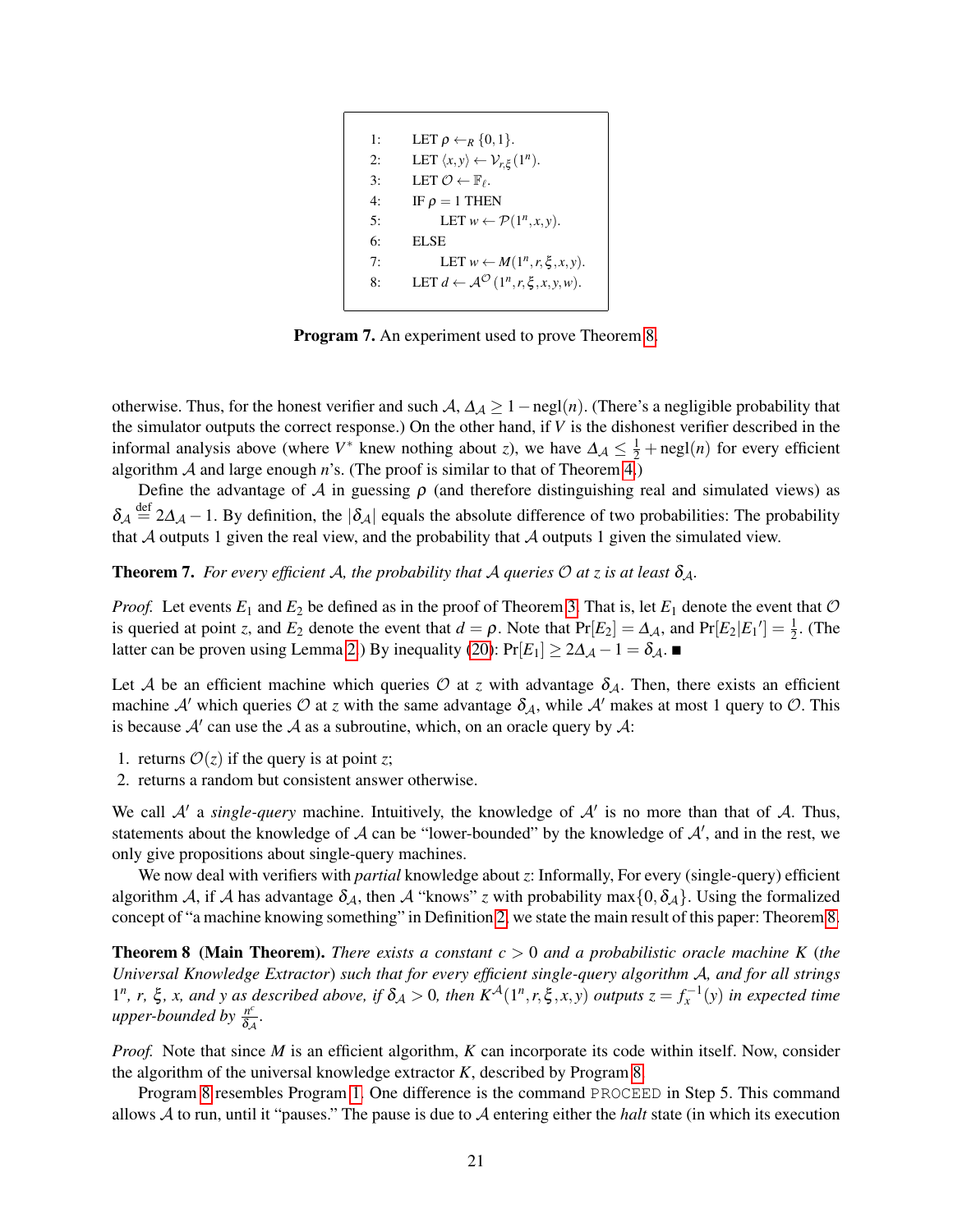<span id="page-21-0"></span>1: ESTIMATE  $\delta_{\mathcal{A}}$ . 2: FOR  $i \leftarrow 1$  TO  $\frac{|x|}{\delta A}$  DO 3: LET  $\rho_1 \leftarrow_R \{0,1\}^*$ . 4: LET  $\rho_2 \leftarrow_R \{0,1\}^*$ . 5: **PROCEED**  $\mathcal{A}_{\rho_1} (M_{\rho_2}(1^n, r, \xi, x, y)).$ 6: IF  $A_{\rho_1}$  queries  $\mathcal{O}$  THEN 7: OUTPUT the query. 8: HALT. 9: PERFORM "Exhaustive Search" on *y*.

Program 8. The Universal Knowledge Extractor *K* of Theorem [8.](#page-20-0)

terminates), or the *query* state (in which A writes some query on its query tape and waits for response from the random oracle). Since we assumed that  $A$  is a single-query machine, if the latter case happens, the query is indeed the string *z*, and we output it at Step 7, and finish the search at Step 8. Otherwise, a new round of search begins.

At each iteration of the loop, A either makes the required query or halts. Since, according to Theorem [7,](#page-20-2) A queries O at point *z* with probability at least  $\delta_A$  (assuming  $\delta_A > 0$ ), we expect that, at each iteration, Step 7 gets to run with probability at least  $\delta_A$ . An analysis similar to the proof of Theorem [1](#page-9-3) shows that, for large enough *x*'s, the probability that Step 9 gets to run is no more than  $(1 - \delta_{\mathcal{A}})^{\frac{n}{\delta_{\mathcal{A}}}} < e^{-n}$ .

Consequently, since Step 9 gets to run with negligible probability, the expected running time of Pro-gram [8](#page-21-0) is at most  $\frac{n}{\delta A}O(1)$ , as required by Theorem [8.](#page-20-0)

### <span id="page-21-1"></span>5.1 The Simulation-Extraction Paradigm

Before proposing the Simulation-Extraction Paradigm, let us study the properties of Protocol [2,](#page-14-0) which we exploited to prove its ZK property:

- (a) The honest verifier of Protocol [2](#page-14-0) "knows" the right answer when sending its challenge. In addition, the protocol is *HV ZK*.
- (b) Protocol [2](#page-14-0) is not a repetition/composition of some primitive protocol.
- (c) The verifier of Protocol [2](#page-14-0) uses private coins.
- (d) Protocol [2](#page-14-0) uses the RO Model.

We "believe" that Property (a) is crucial for our paradigm, while we do not know whether other properties are required or not.

Below, we formalize what we mean by the term *Simulation-Extraction Paradigm* (abbreviated as *SE Paradigm*):

<span id="page-21-2"></span>**Definition 12** (Black-Box ZK in the SE Paradigm). Let  $\mathcal{V}_{x,r,\xi}(\overline{m})$  and  $V_r(\xi)$  be defined as in Definition [6.](#page-8-4) *We call an interactive protocol*  $\langle V \leftrightarrow P \rangle$  **black-box SE-CZK** *for P on L* = *L<sub>R</sub>, if there exists an (expected) PPT-OTM M, a probabilistic OTM K, and some constant c*<sup>1</sup> > 0*, such that for every PPT-ITM V*<sup>∗</sup> *, every PPT-OTM*  $\mathcal A$  (*the distinguisher*), all constants  $c_2 > 0$ , every  $x \in L$  and all  $r, \xi \in \{0,1\}^*$ , the following property *holds:*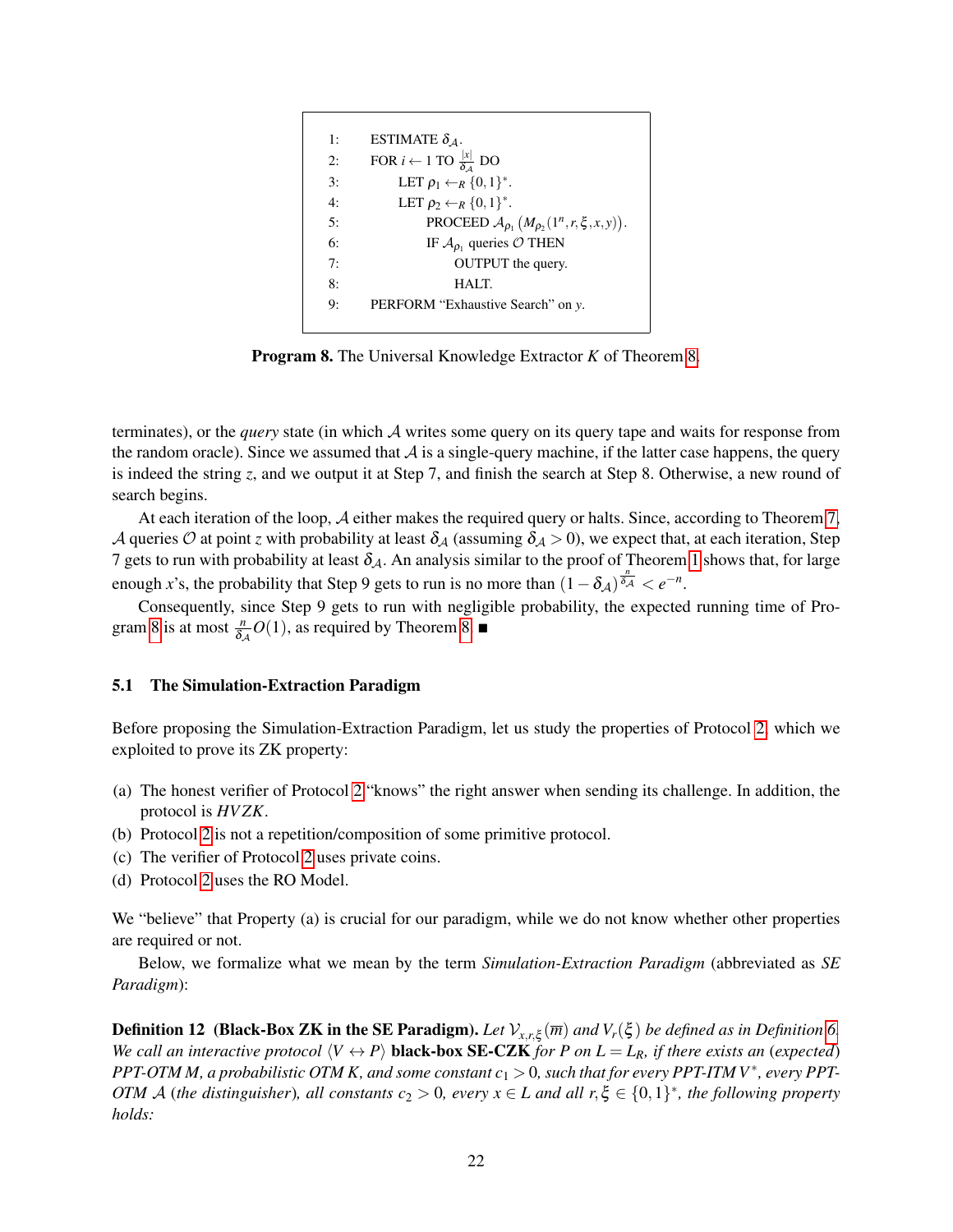Let  $\delta_A$  *denote the* advantage<sup>[19](#page-22-1)</sup> *of*  $A$  *in distinguishing the real and simulated views. If*  $\delta_A > 0$ *, then*  $K^{V^*,A}(x, r, \xi)$  *can output a view in expected running time upper-bounded by*  $\frac{|x|^{c_1}}{\delta_A}$  $\frac{x}{\delta A}$ , such that  $A$ 's absolute advantage of distinguishing K's output from the real view is less than  $|x|^{-c_2}$ .

The definition in the RO Model follows easily.  $\Box$ 

Several observations are in order:

- All existing black-box CZK protocols are black-box SE-CZK. This is due to the fact that for all existing black-box CZK protocols, and for all PPT-OTM  $\mathcal{A}$ ,  $\delta_{\mathcal{A}}$  is a negligible quantity in |x|. Therefore, *K*'s expected running time is upper-bounded by some super-polynomial. However, *M* already simulates the view in polynomial-time; and therefore we can take *K* to be identical to *M*.
- *K* is not too powerful. In other words, consider a protocol which is not black-box CZK; in the sense that for every PPT-OTM simulator *M*, there exists a PPT-OTM A which distinguishes the simulated and real views with noticeable advantage. Then, the expected running time of *K* will be bounded by some polynomial, much the same as *M*. Therefore, the only advantage that *K* has over *M* is that *K* has oracle access to A.
- The above discussion demonstrates that the SE Paradigm simplifies proving positive results (i.e. a protocol *is* ZK), while it complicates proving negative results (i.e. a protocol is *not* ZK). In particular, it *invalidates* some proofs which were totally valid in the classical sense (for example, see the proof of Theorem 3 in [\[Wee09\]](#page-26-2) $^{20}$  $^{20}$  $^{20}$ ).
- We already proved, in the context of Protocol [2,](#page-14-0) how *K* can simulate a view indistinguishable from the real view. Therefore, by definition, Protocol [2](#page-14-0) is black-box SE-CZK.

# <span id="page-22-0"></span>6 Conclusion and Open Problems

The concept of "zero-knowledge" was proposed before "knowledge" was formalized, and it was not revised thereafter. The current formalism is too strict to include all the protocols which are *conceptually* zeroknowledge. As an example, we came up with one such protocol, and formally proved that it was zeroknowledge. The formal proof provided us with a relaxed paradigm for proving the zero-knowledge property.

The new formalization of zero-knowledge led us to many open problems, a few of which are listed below:

- 1. Does Conjecture [1](#page-11-3) hold? That is, is it true that 1-round proofs of knowledge (or proofs of computational ability) exist only for trivial relations?
- 2. At the beginning of Section [5.1,](#page-21-1) we discussed several properties, labeled (a)–(d). Is it true that all of these properties are required? Specially, is it possible to use the paradigm in models other than the RO Model, such as the *Common Reference String* (CRS) Model or the *Standard* Model? In addition, are there any other required/sufficient properties which, if satisfied by a protocol, make it a candidate for the SE Paradigm?
- 3. We proved that Protocol [2](#page-14-0) does not have a classical black-box CZK simulator. Can we conceive of other useful protocols, which are not zero-knowledge in the classical sense but are zero-knowledge in our paradigm?
- 4. Does revising the concept of zero-knowledge result in the revision of any concept/theorem in the foundations of cryptography? We are specially interested in revising the concept of zero-knowledge proofs in the *non-black–box* sense [\[Bar01\]](#page-23-2), and in the *CS Proofs* model [\[Mic94,](#page-25-21)[Mic00\]](#page-25-22). Moreover, we are interested in theorems about the composition of ZK protocols: Is SE-ZK closed under various compositions?

<span id="page-22-1"></span><sup>&</sup>lt;sup>19</sup> That is,  $|\delta_{\mathcal{A}}| = \left| \Pr \left[ \mathcal{A}^{\mathcal{V}_{(x,r,\xi)}^*} \left( M^{\mathcal{V}_{(x,r,\xi)}^*}(x,r,\xi) \right) = 1 \right] - \Pr \left[ \mathcal{A}^{\mathcal{V}_{(x,r,\xi)}^*} \left( \text{view}\langle V_r^*(\xi), P \rangle(x) \right) = 1 \right] \right|$ <br><sup>20</sup> Note that we are stating nothing about the validity of the theo

<span id="page-22-2"></span>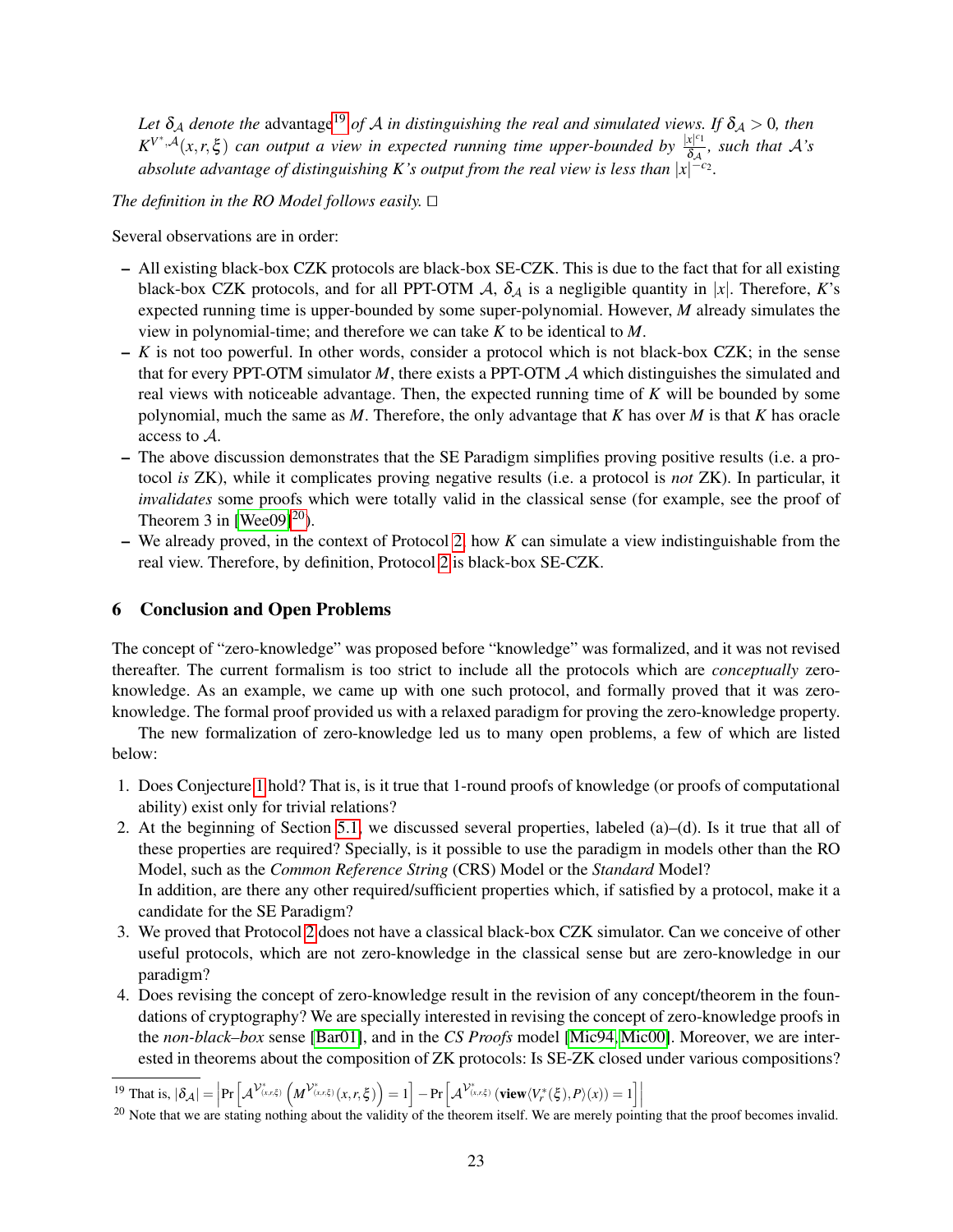5. In Definition [12,](#page-21-2) the knowledge extractor *K* tries to extract  $A$ 's knowledge as if  $A$  is a **prover** of knowledge. This might be inappropriate in some cases, since  $A$  is a "judge," not a prover. Therefore, its one-bit output may be inadequate for *K* to extract A's knowledge within a limited number of steps. A workaround is to give *K* non-black–box access to A, similar to the approach [\[BGGL01\]](#page-23-1). Yet a better solution is to formalize the concept of knowledge in such a way that it is not limited to parties who engage in proving, but includes verifiers and distinguishers as well.

# Acknowledgements

We would like to thank Mohammad Mahmoody for his fruitful and valuable discussions.

# References

- <span id="page-23-14"></span>[AH91] William Aiello and Johan Håstad. Relativized Perfect Zero Knowledge is not  $BPP$ . *Journal of Information and Computation*, 93(2):223–240, 1991.
- <span id="page-23-6"></span>[Bab85] László Babai. Trading Group Theory for Randomness. In *Proceedings of the 17th Annual ACM Symposium on Theory of Computing* (*STOC '85*), pages 421–429, New York, NY, USA, 1985. ACM.
- <span id="page-23-2"></span>[Bar01] Boaz Barak. How to Go Beyond the Black-Box Simulation Barrier. In *Proceedings of the 42nd Annual IEEE Symposium on Foundations of Computer Science* (*FOCS '01*), pages 106–115, Las Vegas, Nevada, USA, 2001. IEEE Computer Society.
- <span id="page-23-3"></span>[Bar03] Boaz Barak. How to Go Beyond the Black-Box Simulation Barrier, 2003. Available from: [http://www.cs.](http://www.cs.princeton.edu/~boaz/Papers/nonbb.ps) [princeton.edu/˜boaz/Papers/nonbb.ps](http://www.cs.princeton.edu/~boaz/Papers/nonbb.ps). See [\[Bar01\]](#page-23-2) for the conference version.
- <span id="page-23-8"></span>[BC86] Gilles Brassard and Claude Crepeau. Non-Transitive Transfer of Confidence: A Perfect Zero-knowledge Interactive ´ Protocol for SAT and Beyond. In *Proceedings of the 27th Annual IEEE Symposium on Foundations of Computer Science* (*FOCS '86*), pages 188–195. IEEE Computer Society, 1986.
- <span id="page-23-9"></span>[BCC88] Gilles Brassard, David Chaum, and Claude Crépeau. Minimum Disclosure Proofs of Knowledge. *Journal of Computer and System Sciences* (*JCSS*), 37(2):156–189, 1988.
- <span id="page-23-10"></span>[BCY89] Gilles Brassard, Claude Crépeau, and Moti Yung. Everything in NP can be Argued in Perfect Zero-Knowledge in a Bounded Number of Rounds. In *Proceedings of the 16th International Colloquium on Automata, Languages and Programming* (*ICALP '89*), pages 123–136, London, UK, 1989. Springer-Verlag.
- <span id="page-23-5"></span>[BDMP91] Manuel Blum, Alfredo De Santis, Silvio Micali, and Giuseppe Persiano. Noninteractive Zero-Knowledge. *SIAM Journal on Computing*, 20(6):1084–1118, 1991.
- <span id="page-23-4"></span>[BFM88] Manuel Blum, Paul Feldman, and Silvio Micali. Non-Interactive Zero-Knowledge and its Applications. In *Proceedings of the 20th Annual ACM Symposium on Theory of Computing* (*STOC '88*), pages 103–112, Chicago, Illinois, United States, 1988. ACM.
- <span id="page-23-15"></span>[BG81] Charles H. Bennett and John Gill. Relative to a Random Oracle *A*,  $\mathcal{P}^A \neq \mathcal{NP}^A \neq \text{co-}\mathcal{NP}^A$  with Probability 1. *SIAM Journal on Computing*, 10(1):96–113, 1981.
- <span id="page-23-11"></span>[BG92] Mihir Bellare and Oded Goldreich. Proving Computational Ability. Unpublished manuscript. Available from: [http://cseweb.ucsd.edu/˜mihir/papers/poa.ps](http://cseweb.ucsd.edu/~mihir/papers/poa.ps) or [http://www.wisdom.weizmann.](http://www.wisdom.weizmann.ac.il/~oded/PS/poa.ps) [ac.il/˜oded/PS/poa.ps](http://www.wisdom.weizmann.ac.il/~oded/PS/poa.ps), 1992.
- <span id="page-23-0"></span>[BG93] Mihir Bellare and Oded Goldreich. On Defining Proofs of Knowledge. In *Advances in Cryptology—CRYPTO '92*, pages 390–420, London, UK, 1993. Springer-Verlag.
- <span id="page-23-1"></span>[BGGL01] Boaz Barak, Oded Goldreich, Shafi Goldwasser, and Yehuda Lindell. Resettably-Sound Zero-Knowledge and Its Applications. In *Proceedings of the 42nd IEEE Symposium on Foundations of Computer Science* (*FOCS '01*), pages 116–125. IEEE, 2001.
- <span id="page-23-12"></span>[BGKW88] Michael Ben-Or, Shafi Goldwasser, Joe Kilian, and Avi Wigderson. Multi-Prover Interactive Proofs: How to Remove Intractability Assumptions. In *Proceedings of the 20th Annual ACM Symposium on Theory of Computing* (*STOC '88*), pages 113–131, New York, NY, USA, 1988. ACM.
- <span id="page-23-16"></span>[BGS75] Theodore Baker, John Gill, and Robert Solovay. Relativizations of the  $P \stackrel{?}{=} N \mathcal{P}$  Question. *SIAM Journal on Computing*, 4(4):431–442, 1975.
- <span id="page-23-13"></span>[BHSV98] Mihir Bellare, Shai Halevi, Amit Sahai, and Salil Vadhan. Many-to-One Trapdoor Functions and their Relation to Public-key Cryptosystem. In *Advances in Cryptology—CRYPTO '98*, pages 283–299. Springer-Verlag, 1998. Extended version available from [http://cseweb.ucsd.edu/˜mihir/papers/tf.html](http://cseweb.ucsd.edu/~mihir/papers/tf.html).
- <span id="page-23-7"></span>[BM88] László Babai and Shlomo Moran. Arthur-Merlin Games: A Randomized Proof System, and a Hierarchy of Complexity Class. *Journal of Computer and System Sciences* (*JCSS*), 36(2):254–276, 1988.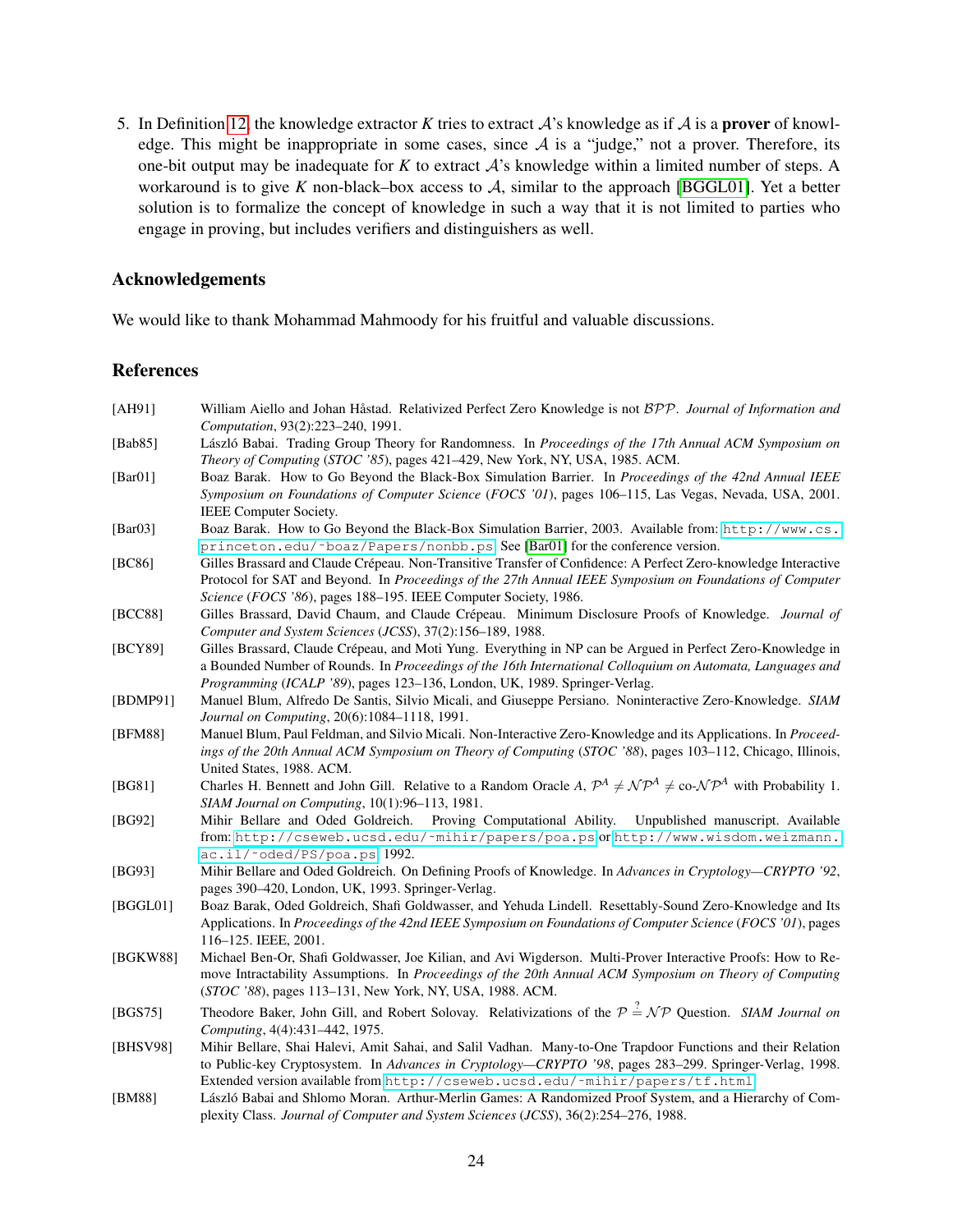<span id="page-24-23"></span><span id="page-24-22"></span><span id="page-24-21"></span><span id="page-24-20"></span><span id="page-24-19"></span><span id="page-24-18"></span><span id="page-24-17"></span><span id="page-24-16"></span><span id="page-24-15"></span><span id="page-24-14"></span><span id="page-24-13"></span><span id="page-24-12"></span><span id="page-24-11"></span><span id="page-24-10"></span><span id="page-24-9"></span><span id="page-24-8"></span><span id="page-24-7"></span><span id="page-24-6"></span><span id="page-24-5"></span><span id="page-24-4"></span><span id="page-24-3"></span><span id="page-24-2"></span><span id="page-24-1"></span><span id="page-24-0"></span>[BR93] Mihir Bellare and Phillip Rogaway. Random Oracles are Practical: A Paradigm for Designing Efficient Protocols. In *Proceedings of the 1st Annual ACM Conference on Computer and Communications Security*, pages 62–73. ACM, 1993. [CEv87] David Chaum, Jan-Hendrik Evertse, and Jeroen van de Graaf. An Improved Protocol for Demonstrating Possession of Discrete Logarithms and Some Generalizations. In *Advances in Cryptology—EUROCRYPT '87*, pages 127–141, London, UK, 1987. Springer-Verlag. [CEvP87] David Chaum, Jan-Hendrik Evertse, Jeroen van de Graaf, and Rene Peralta. Demonstrating Possession of a Discrete ´ Logarithm Without Revealing It. In *Advances in cryptology—CRYPTO '86*, pages 200–212, London, UK, 1987. Springer-Verlag. [CGGM00] Ran Canetti, Oded Goldreich, Shafi Goldwasser, and Silvio Micali. Resettable Zero-Knowledge (extended abstract). In *Proceedings of the 32nd Annual ACM Symposium on Theory of Computing*, pages 235–244, Portland, Oregon, United States, 2000. ACM. [CGH98] Ran Canetti, Oded Goldreich, and Shai Halevi. The Random Oracle Methodology, Revisited (preliminary version). In *Proceedings of the 30th Annual ACM Symposium on Theory of Computing* (*STOC '98*), pages 209–218, New York, NY, USA, 1998. ACM. [CGH04] Ran Canetti, Oded Goldreich, and Shai Halevi. The Random Oracle Methodology, Revisited. *Journal of the ACM* (*JACM*), 51(4):557–594, 2004. [CGH08] Ran Canetti, Oded Goldreich, and Shai Halevi. The Random Oracle Methodology, Revisited. Technical Report arXiv:cs/0010019v1, arXiv.org, February 1, 2008. Available from: <http://arxiv.org/abs/cs/0010019>. [Cha87] David Chaum. Demonstrating that a Public Predicate Can Be Satisfied without Revealing any Information about How. In *Advances in Cryptology—CRYPTO '86*, pages 195–199, London, UK, 1987. Springer-Verlag. [CM99] Jan Camenisch and Markus Michels. Proving in Zero-Knowledge that a Number is the Product of Two Safe Primes. In *Advances in Cryptology—EUROCRYPT '99*, pages 107–122. Springer-Verlag, 1999. [Con88] Anne Condon. Space-Bounded Probabilistic Game Automata. In *Proceedings of the 3rd Annual IEEE Structure in Complexity Theory Conference* (*SCT '88*), pages 162–174, Washington, DC, USA, 1988. IEEE Computer Society. See [\[Con91\]](#page-24-18) for the journal version. [Con91] Anne Condon. Space-Bounded Probabilistic Game Automata. *Journal of the ACM* (*JACM*), 38(2):472–494, 1991. See [\[Con88\]](#page-24-7) for the conference version. [DH76] Whitfield Diffie and Martin E. Hellman. New Directions in Cryptography. *IEEE Transactions on Information Theory*, IT-22(6):644–654, 1976. [DNRS99] Cynthia Dwork, Moni Naor, Omer Reingold, and Larry J. Stockmeyer. Magic Functions. In *Proceedings of the 40th Annual IEEE Symposium on Foundations of Computer Science* (*FOCS '99*), pages 523–534, New York, NY, USA, 1999. IEEE Computer Society. See [\[DNRS03\]](#page-24-10) for the full version. [DNRS03] Cynthia Dwork, Moni Naor, Omer Reingold, and Larry J. Stockmeyer. Magic Functions. *Journal of the ACM* (*JACM*), 50(6):852–921, November 2003. See [\[DNRS99\]](#page-24-9) for the conference version. [DNS98] Cynthia Dwork, Moni Naor, and Amit Sahai. Concurrent zero-knowledge. In *Proceedings of the 30th Annual ACM Symposium on Theory of Csomputing* (*STOC '98*), pages 409–418, New York, NY, USA, 1998. See [\[DNS04\]](#page-24-19) for the conference version. [DNS04] Cynthia Dwork, Moni Naor, and Amit Sahai. Concurrent Zero-Knowledge. *Journal of the ACM* (*JACM*), 51(6):851–898, November 2004. See [\[DNS98\]](#page-24-2) for the conference version. [DS89] C. Dwork and L. Stockmeyer. On The Power of 2-Way Probabilistic Finite State Automata (Extended Abstract). In *Proceedings of the 30th Annual IEEE Symposium on Foundations of Computer Science* (*FOCS '89*), pages 480–485, Washington, DC, USA, 1989. IEEE Computer Society. [DS90] Cynthia Dwork and Larry J. Stockmeyer. Zero-Knowledge with Finite State Verifiers (Extended Abstract). In *Advances in Cryptology—CRYPTO '88*, pages 71–75, London, UK, 1990. Springer-Verlag. See also [\[DS89](#page-24-20)[,DS92a,](#page-24-21) [DS92b\]](#page-24-22). [DS92a] Cynthia Dwork and Larry Stockmeyer. Finite State Verifiers I: The Power of Interaction. *Journal of the ACM* (*JACM*), 39(4):800–828, 1992. [DS92b] Cynthia Dwork and Larry Stockmeyer. Finite State Verifiers II: Zero Knowledge. *Journal of the ACM* (*JACM*), 39(4):829–858, 1992. [FFS87] Uriel Feige, Amos Fiat, and Adi Shamir. Zero-Knowledge Proofs of Identity (extended abstract). In *Proceedings of the 19th Annual ACM Symposium on Theory of Computing* (*STOC '87*), pages 210–217, New York, NY, USA, 1987. [FFS88] Uriel Feige, Amos Fiat, and Adi Shamir. Zero-Knowledge Proofs of Identity. *Journal of Cryptology*, 1(2):77–94, 1988. [For87] Lance Fortnow. The Complexity of Perfect Zero-Knowledge. In *Proceedings of the 19th Annual ACM Symposium on Theory of Computing* (*STOC '87*), pages 204–209, New York, NY, USA, 1987. ACM. See the full version in [\[For89\]](#page-24-23). [For89] Lance Fortnow. The Complexity of Perfect Zero-Knowledge. In Franco P. Preparata and Silvio Micali, editors,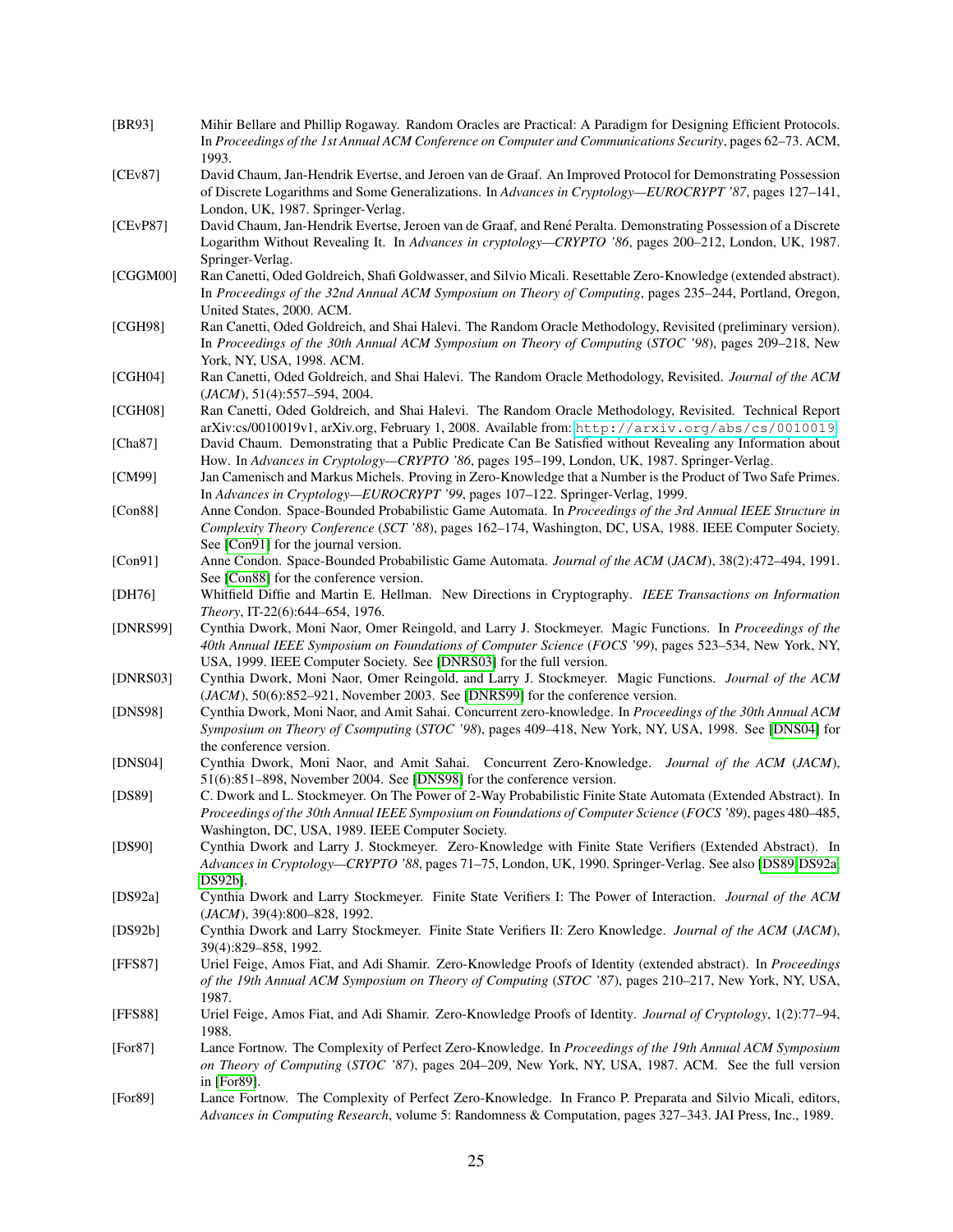- <span id="page-25-1"></span>[FS90] Uriel Feige and Adi Shamir. Witness Indistinguishable and Witness Hiding Protocols. In *Proceedings of the 22nd Annual ACM Symposium on Theory of Computing* (*STOC '90*), pages 416–426, New York, NY, USA, 1990. ACM.
- <span id="page-25-20"></span>[GGM86] Oded Goldreich, Shafi Goldwasser, and Silvio Micali. How to Construct Random Functions. *Journal of the ACM* (*JACM*), 33(4):792–807, 1986.
- <span id="page-25-7"></span>[GHY85] Zvi Galil, Stuart Haber, and Moti Yung. A Private Interactive Test of a Boolean Predicate and a Minimum-Knowledge Public-Key Cryptosystems. In *Proceedings of the 26th Annual IEEE Symposium on Foundations of Computer Science* (*FOCS '85*), pages 360–371, Washington, DC, USA, 1985. IEEE Computer Society. See [\[GHY89\]](#page-25-23) for the journal version.
- <span id="page-25-23"></span>[GHY89] Zvi Galil, Stuart Haber, and Moti Yung. Minimum-Knowledge Interactive Proofs for Decision Problems. *SIAM Journal on Computing*, 18(4):711–739, 1989.
- <span id="page-25-8"></span>[GK90] Oded Goldreich and Hugo Krawczyk. On the Composition of Zero-Knowledge Proof Systems. In Mike Paterson, editor, *Proceedings of the 17th International Colloquium on Automata, Languages and Programming* (*ICALP '90*), volume 443 of *Lecture Notes in Computer Science*, pages 268–282, Warwick University, England, 1990. Springer. See [\[GK96\]](#page-25-19) for the journal version.
- <span id="page-25-19"></span>[GK96] Oded Goldreich and Hugo Krawczyk. On the Composition of Zero-Knowledge Proof Systems. *SIAM Journal on Computing*, 25(1):169–192, 1996. See [\[GK90\]](#page-25-8) for the conference version.
- <span id="page-25-24"></span>[GM82] Shafi Goldwasser and Silvio Micali. Probabilistic Encryption & How to Play Mental Poker Keeping Secret All Partial Information. In *Proceedings of the 14th Annual ACM Symposium on Theory of Csomputing* (*STOC '82*), pages 365–377, New York, NY, USA, 1982. See [\[GM84\]](#page-25-16) for the journal version.
- <span id="page-25-16"></span>[GM84] Shafi Goldwasser and Silvio Micali. Probabilistic Encryption. *Journal of Computer and System Sciences* (*JCSS*), 28(2):270–299, 1984. See [\[GM82\]](#page-25-24) for the conference version.
- <span id="page-25-0"></span>[GMR85] Shafi Goldwasser, Silvio Micali, and Charles Rackoff. The Knowledge Complexity of Interactive Proof Systems. In *Proceedings of the 17th Annual ACM Symposium on Theory of Computing*, pages 291–304, 1985.
- <span id="page-25-3"></span>[GMR89] Shafi Goldwasser, Silvio Micali, and Charles Rackoff. The Knowledge Complexity of Interactive Proof Systems. *SIAM Journal on Computing*, 18(1):186–208, 1989.
- <span id="page-25-6"></span>[GMW86] Oded Goldreich, Silvio Micali, and Avi Wigderson. Proofs that Yield Nothing But their Validity and a Methodology of Cryptographic Protocol Design (Extended Abstract). In *Proceedings of the 27th Annual IEEE Symposium on Foundations of Computer Science* (*FOCS '86*), pages 174–187, 1986. See [\[GMW91\]](#page-25-25) for the journal version.
- <span id="page-25-25"></span>[GMW91] Oded Goldreich, Silvio Micali, and Avi Wigderson. Proofs that Yield Nothing But their Validity or All Languages in NP Have Zero-Knowledge Proof Systems. *Journal of the ACM* (*JACM*), 38(3):690–728, 1991.
- <span id="page-25-17"></span>[GO94] Oded Goldreich and Yair Oren. Definitions and Properties of Zero-Knowledge Proof Systems. *Journal of Cryptology*, 7:1–32, 1994. See [\[Ore87\]](#page-25-4) for the conference version.
- <span id="page-25-5"></span>[Gol93] Oded Goldreich. A Uniform-Complexity Treatment of Encryption and Zero-Knowledge. *Journal of Cryptology*, 6(1):21–53, 1993.
- <span id="page-25-18"></span>[Gol97] Oded Goldreich. A Sample of Samplers: A Computational Perspective on Sampling (survey). Technical Report TR97-020, Electronic Colloquium on Computational Complexity (ECCC), 1997. [http://eccc.hpi-web.](http://eccc.hpi-web.de/report/1997/020/) [de/report/1997/020/](http://eccc.hpi-web.de/report/1997/020/).
- <span id="page-25-15"></span>[Gol01] Oded Goldreich. *Foundations of Cryptography: Volume 1, Basic Tools*. Cambridge University Press, 2001.
- <span id="page-25-2"></span>[HM98] Shai Halevi and Silvio Micali. More on Proofs of Knowledge. Cryptology ePrint Archive, Report 1998/015, 1998. <http://eprint.iacr.org/>.
- <span id="page-25-12"></span>[Kil88] Joe Kilian. Zero-knowledge with Log-Space Verifiers. In *Proceedings of the 29th Annual IEEE Symposium on Foundations of Computer Science* (*FOCS '88*), pages 25–35. IEEE Computer Society, 1988.
- <span id="page-25-11"></span>[Kil91] Joe Kilian. Interactive Proofs with Provable Security Against Honest Verifiers. In *Advances in Cryptology— CRYPTO '90*, pages 378–392, London, UK, 1991. Springer-Verlag.
- <span id="page-25-9"></span>[KPR98] Joe Kilian, Erez Petrank, and Charles Rackoff. Lower Bounds for Zero Knowledge on the Internet. In *Proceedings of the 39th Annual IEEE Symposium on Foundations of Computer Science* (*FOCS '98*), pages 484–492, Washington, DC, USA, 1998. IEEE Computer Society.
- <span id="page-25-13"></span>[LMS05] Matt Lepinski, Silvio Micali, and Abhi Shelat. Fair-Zero Knowledge. In *Theory of Cryptography—*(*TCC '05*), pages 245–263. Springer-Verlag, 2005.
- <span id="page-25-21"></span>[Mic94] Silvio Micali. CS Proofs. In *Proceedings of the 35th Annual IEEE Symposium on Foundations of Computer Science* (*FOCS '94*), pages 436–453, Santa Fe, New Mexico, USA, 1994. IEEE Computer Society.
- <span id="page-25-22"></span>[Mic00] Silvio Micali. Computationally Sound Proofs. *SIAM Journal on Computing*, 30(4):1253–1298, 2000.
- <span id="page-25-10"></span>[Nie02] Jesper Buus Nielsen. Separating Random Oracle Proofs from Complexity Theoretic Proofs: The Non-committing Encryption Case. In *Advances in Cryptology—CRYPTO 2002*, pages 111–126. Springer-Verlag, 2002.
- <span id="page-25-14"></span>[OCO91] Tatsuaki Okamoto, David Chaum, and Kazuo Ohta. Direct Zero Knowledge Proofs of Computational Power in Five Rounds. In *Advances in Cryptology EUROCRYPT 91*, volume 547 of *Lecture Notes in Computer Science*, pages 96–105. Springer Berlin / Heidelberg, 1991.
- <span id="page-25-4"></span>[Ore87] Yair Oren. On the Cunning Power of Cheating Verifiers: Some Observations about Zero Knowledge Proofs (Extended Abstract). In Ashok K. Chandra, editor, *Proceedings of the 28th Annual IEEE Symposium on Foundations*